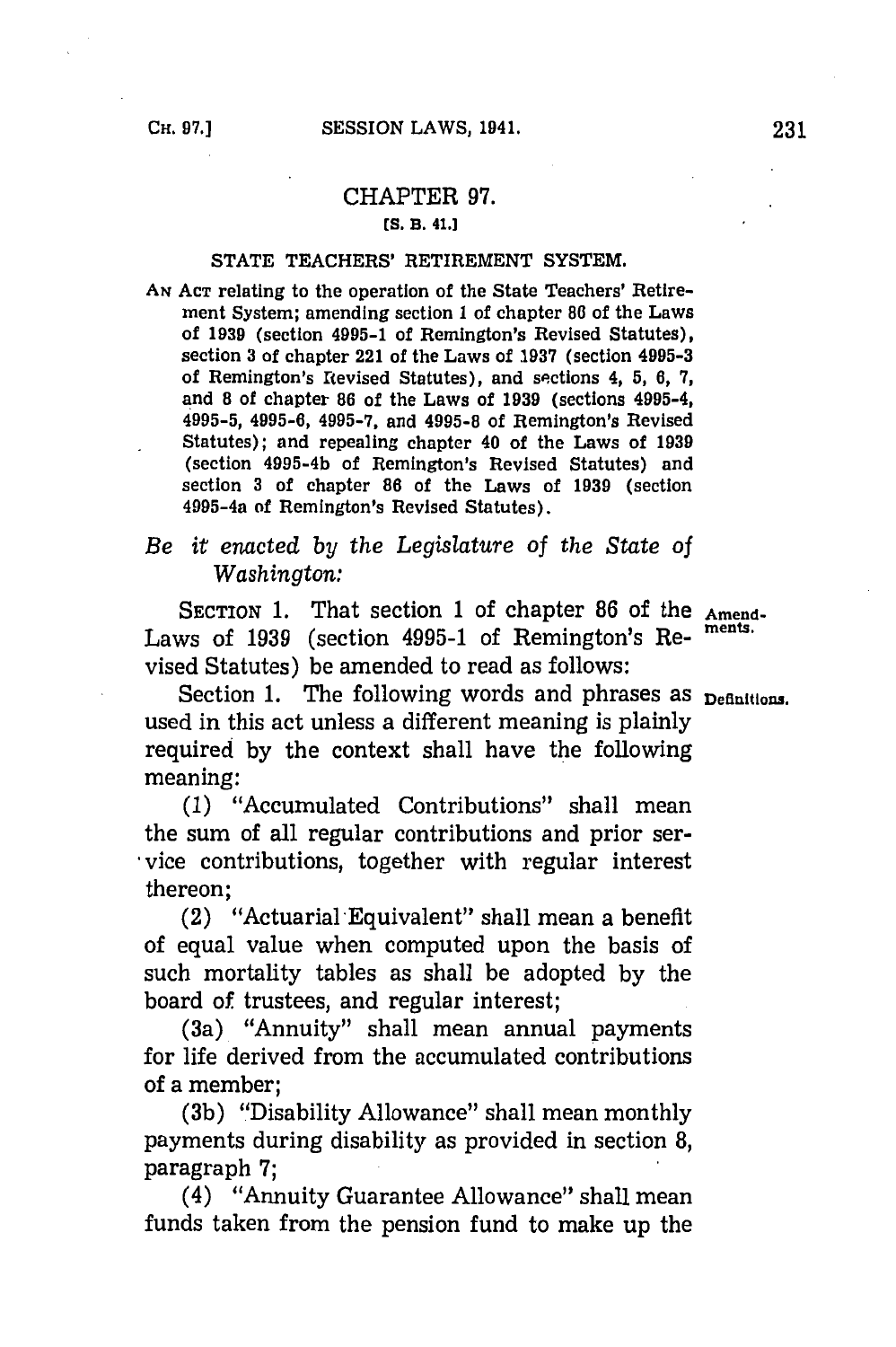**Defintions,** difference between forty dollars (\$40) per month and the sum of the pension allowance and annuity earned;

> **(5)** "Beneficiary" shall mean any person in receipt of a pension, an annuity, a retirement allowance or other benefit as provided **by** this act;

> **(6)** "Board of Trustees" shall mean the board provided for in section **3** of this act to administer the retirement system;

> **(7)** "Contract" shall mean any agreement to render service as a teacher or non-certificated employee, between a teacher or non-certificated employee and a Board of Directors or Superintendent or other employer authorized to employ teachers or non-certificated employees for and in the public schools of this state or of its educational institutions;

> **(8)** "Creditable Service" shall mean prior service plus membership service for which credit is allowcd as provided in section **5** of this act;

> **(9)** "Earnable Compensation" shall mean the full rate of compensation that would be payable to a teacher or non-certificated employee if he worked the full normal working time during a school year, except that any part of any salary in excess of two thousand dollars (\$2,000) per annum. shall be excluded in determining the earnable compensation of a member. In all cases where compensation includes maintenance the board of trustees shall fix the value of that part of the compensation not paid in money;

> **(10)** "Fiscal year" shall mean a calendar year which shall begin July 1 and end June **30** of the following year;

> **(11)** "Employer" shall mean the State of Washington, the school district, or other agency of and within the state **by** which a teacher or non-certificated employee is paid;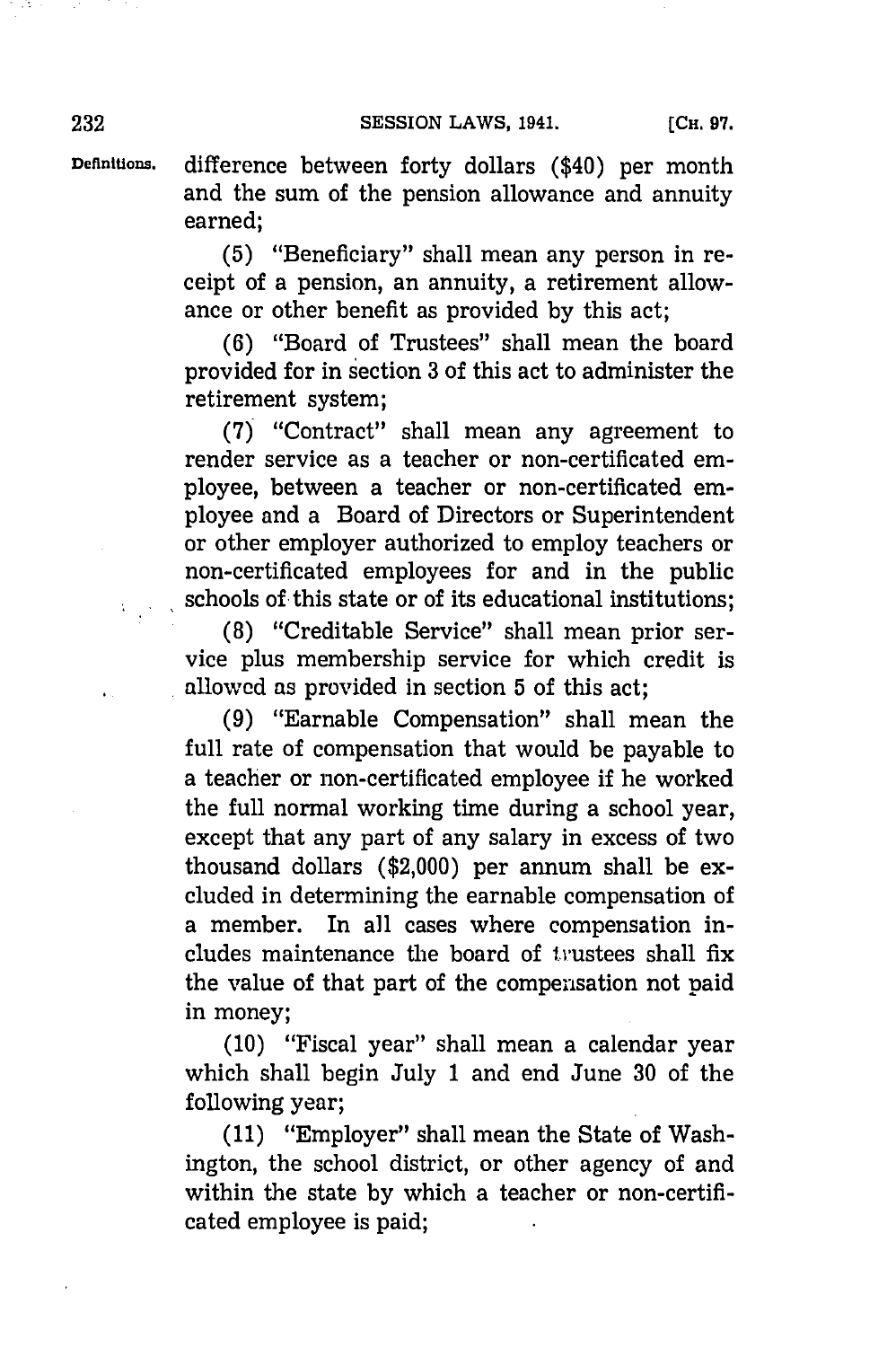(12) "Former State Fund" shall mean the state **Dcflnitian's,** retirement fund in operation for teachers prior to the enactment of this act under the provisions of chapter **187** of the Laws of **1923** as amended;

**(13)** "Local Fund" shall mean any of the local retirement funds for teachers operated in any school district in accordance with the provisions of chapter **163** of the Laws of **1917** as amended;

(14) "Medical Director" shall mean the physician provided for in section **3** of this act;

**(15)** "Member" shall mean any teacher or noncertificated employee included in the membership of the retirement system as provided in section 4 of this act;

**(16)** "Membership Service" shall mean service as a teacher or non-certificated employee rendered while a member of the retirement system;

**(17)** "Pensions" shall mean annual payments for life derived from money appropriated **by** the Legislature, and from gifts and bequests, and any other funds hereafter set over to the pension fund, and money derived from contributions of members as provided in paragraph 4, subdivision **(b)** of section **6. All** pensions shall be payable in equal quarterly installments;

(17a) "Pension Reserve" shall mean the fund established **by** appropriations made **by** the Legislature to the pension fund of the retirement system to liquidate the accrued liabilities of the retirement system on the date it became effective, and to establish and maintain a reserve fund for payment of pensions under this act;

**(18)** "Prior Service" shall mean service rendered prior to the date of membership in the retirement system for which credit is allowable under section **5** of this act;

**(19)** "Prior Service Contribution" shall mean contribution made **by** Class B members as members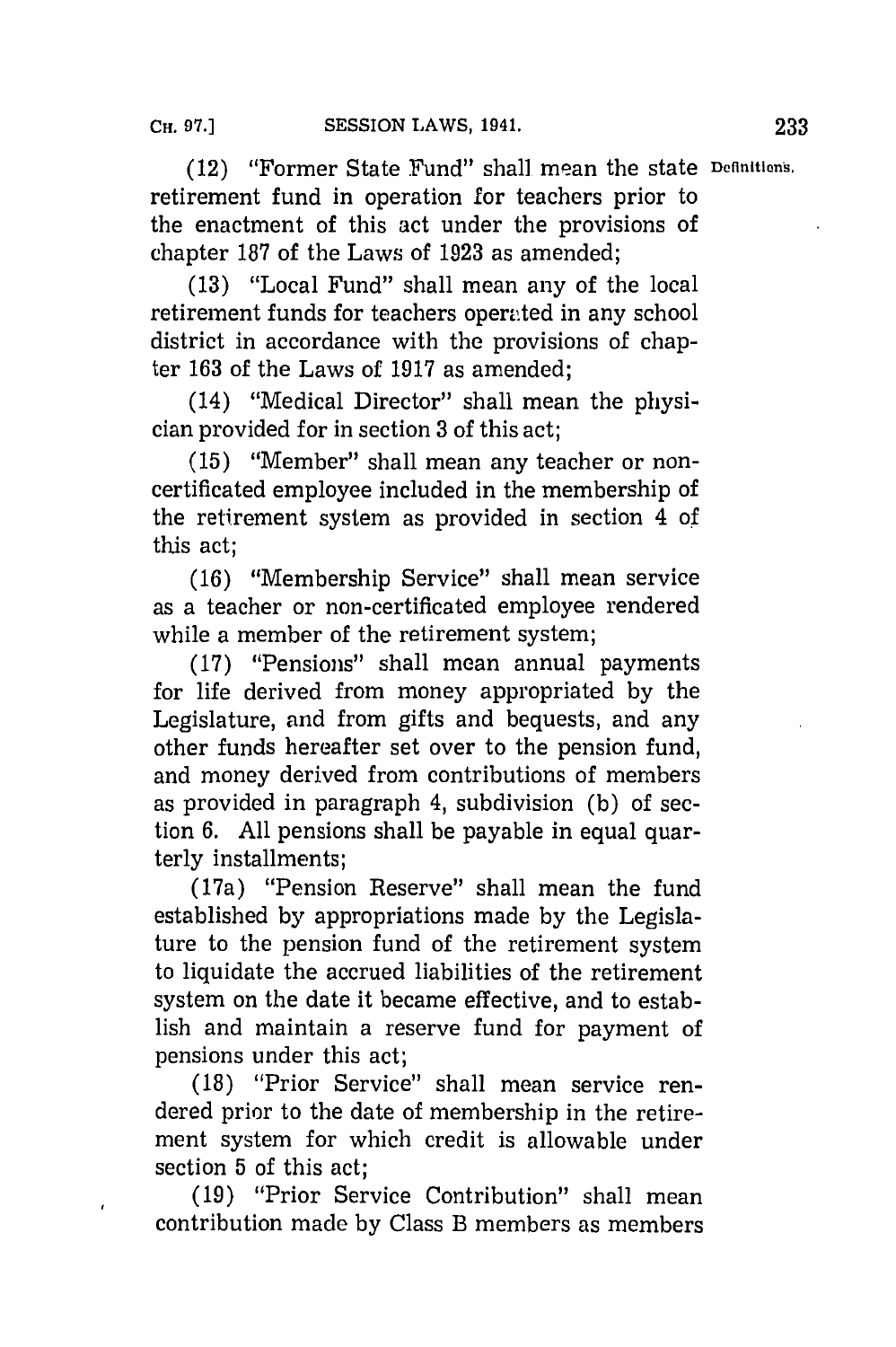**Deflnitions,** of any local fund or of the former state fund, credited as provided in paragraph **6** of section **'7;** or contribution of Class **A** members, Class B members or Class **C** members payable to secure credit as if prior ser-

vice had been rendered and credited as a member in a local fund or the former state fund as provided in paragraph 4, subdivision **(b)** of section **6;**

(20) "Public School" shall mean any school conducted within this state under the authority and supervision of a duly elected board of directors of a regularly designated school district, the Eastern Washington College of Education, Central Washington College of Education, Western Washington College of Education, State School for the Blind, State School for the Deaf, Washington State Training School, State School for Girls, State Custodial School at Medical Lake, Western Washington State Custodial School at Buckley, and the Washington State Reformatory at Monroe;

(21) "Regular Contribution" shall mean the amounts required to be deducted from the compensation of a member subsequent to the date the retirement system becomes operative and credited to his individual account in the annuity fund as provided in section **6** of this act;

(22) "Regular Interest" shall mean the interest actually earned throughout the current school year;

**(23)** "Retirement" shall mean withdrawal from active service with a retirement allowance granted under the provision of this act;

(24) "Retirement Allowance" shall mean the sum of the annuity and the pension or any optional benefits payable in lieu thereof;

**.(25)** "Retirement System" shall mean the Washington State Teachers' Retirement System, provided for in this act;

**(26)** "Service" shall mean service as a teacher or non-certificated employee as described in sub-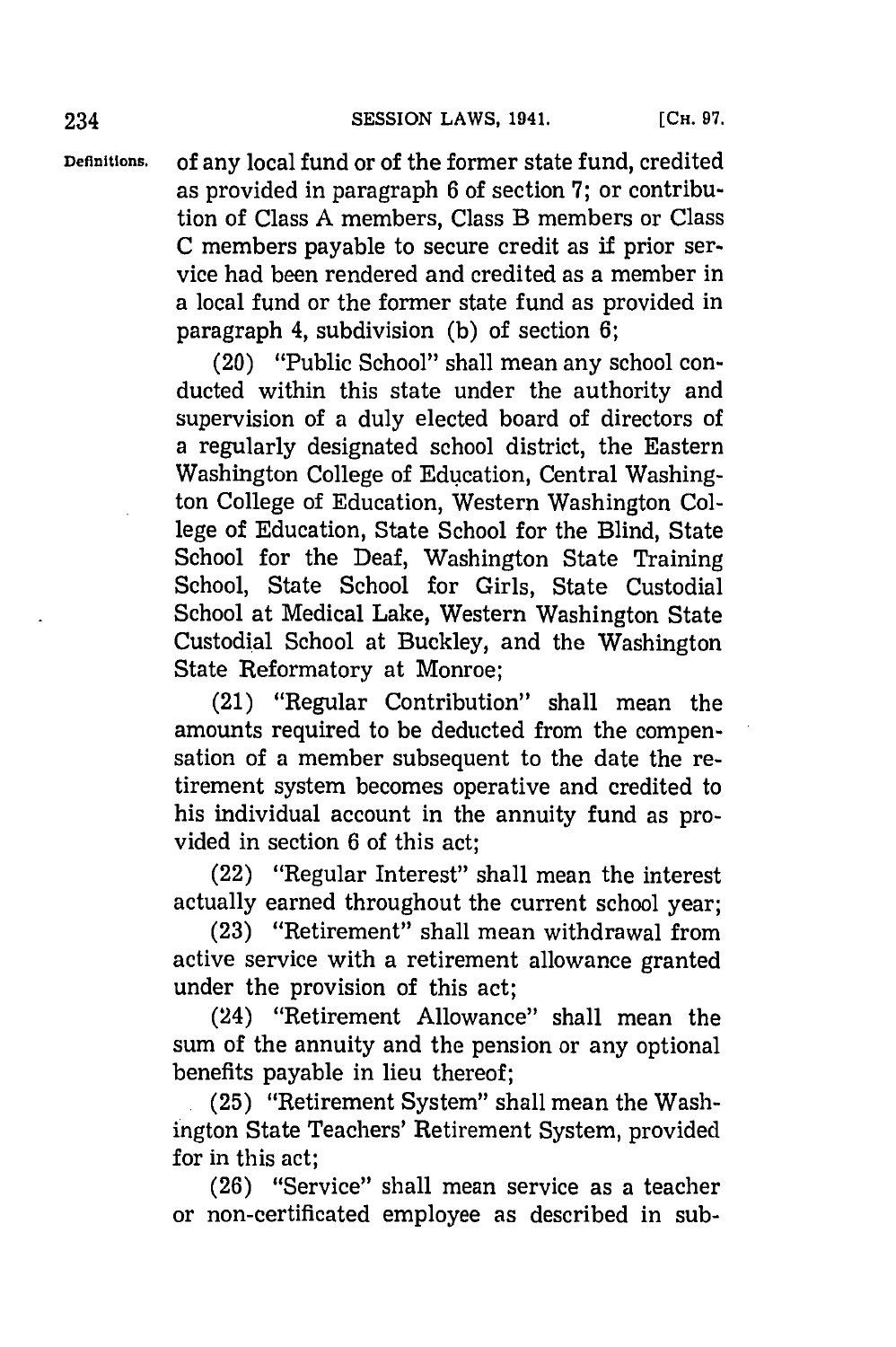division **(27)** of this section, and paid for **by** the **Definitions.** State of Washington or **by** a regularly designated school district of the state or other employer as hereinbefore defined;

(27a) The word "teacher" wherever used in this act shall be held and construed to mean and include any person regularly employed and qualified as a teacher, instructor, principal, supervisor, state, county or city superintendent in the public schools of this state, or as assistant to any such teacher, instructor, principal, supervisor or superintendent: *Provided,* That an assistant shall mean such person only as is engaged in educational work and is qualified as a teacher: *Provided, furtlier,* That in all cases of doubt the Board of Trustees hereinbefore defined shall determine whether any person is a teacher as defined **by** this act;

**(27b)** The words '"non-certificated employee" used in this act shall be held and construed to mean and include any person employed in the public schools of the state holding a position not requiring a teaching certificate for such position: *Provided,* That Clerks of school districts shall be considered employees for the purpose of this act;

**(28)** The masculine pronoun shall include both sexes.

SEC. 2. That section 3 of chapter 221 of the Laws Amendof **1937** (section **4995-3** of Remington's Revised Stat- **meuts.** utes) be amended to read as follows:

Sec. 3. (1) The general administration and Administraresponsibility for the proper operation of the re- **board.** tirement system and for making effective the provisions of this act are hereby vested in a Board of Trustees; the members of the Board of Trustees shall be the State Superintendent of Public Instruction, **Personnel** ex officio, the State Insurance Commissioner, ex officio, and five **(5)** members of the retirement system to be chosen **by** the State Board of Educa-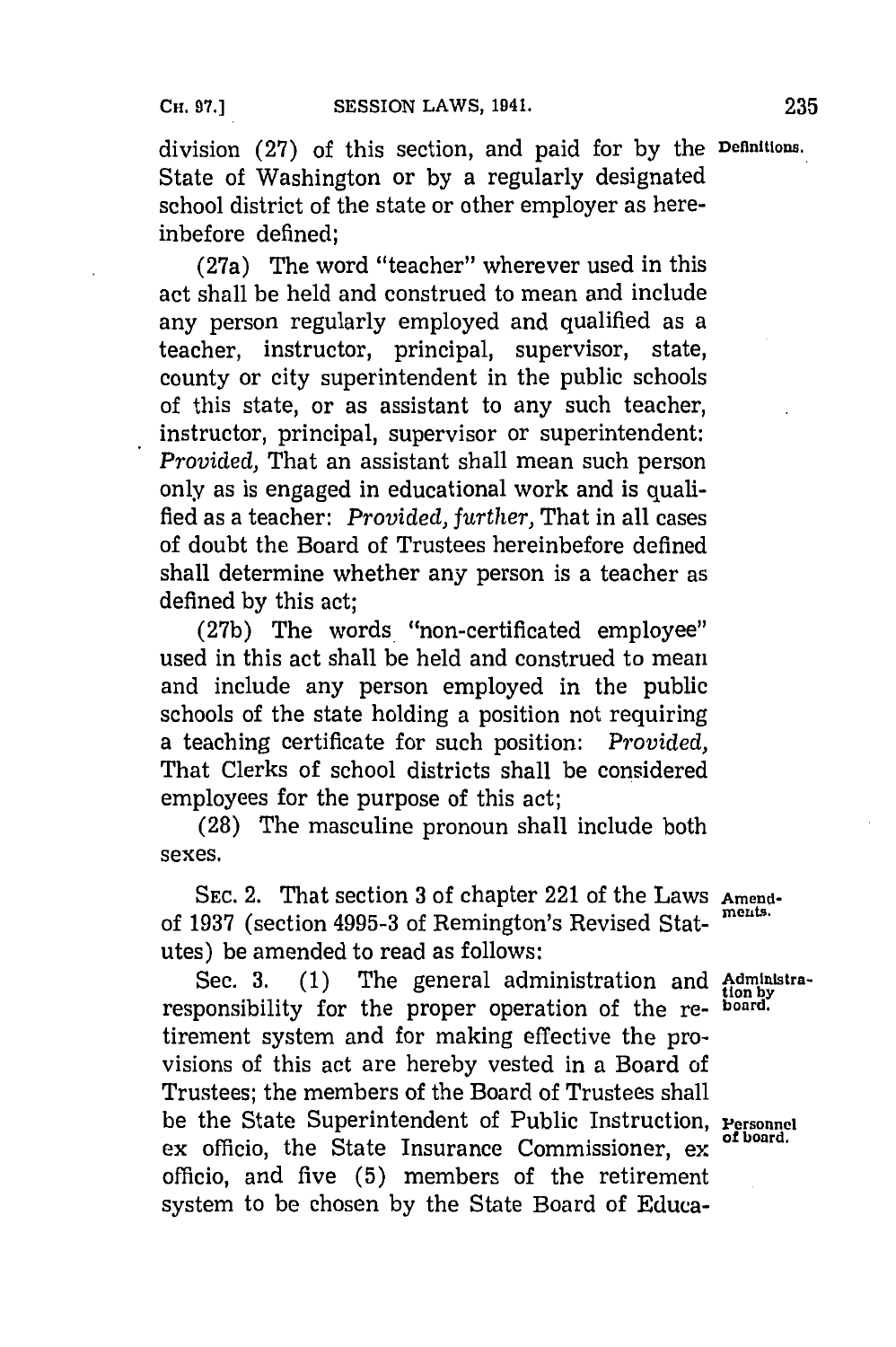**appointment**<br>and<br>rotation.

**Terms of the a tion for a term of three (3) years, and at least appointive two** (2) of said members shall be classroom teachers **members.** two (2) of said members shall be classroom teachers. Upon the expiration of the term of office of a trus-Appointment tee of the retirement system a successor shall be appointed **by** the State Board of Education for a term of three **(3)** years: *Provided,* That when the terms of the present members have expired the vacancies shall be filled **by** the State Board of Educa-Method of tion for terms of three (3) years: *Provided, further,* That on or before July 1, 1941, a fourth member shall be appointed **by** the State Board of Education, such member to be a classroom teacher, and such term to end July **1,** 1943, and thereafter the State Board of Education shall **fill** the vacancy for a term of three **(3)** years; and that a fifth member shall be appointed **by** the State Board of Education on or before July **1,** 1941, for a term to end July **1,** 1944; and thereafter the State Board of Education shall fill the vacancy for a term of three **(3)** years;

**Vacancies.** (2) Any vacancy in the Board of Trustees shall be filled **by** the State Board of Education **by** the appointment of a member for the unexpired term, except in the case of an ex-officio member;

**No compen- (3)** The members of the Board of Trustees shall **sation for board ex-** serve without compensation, but they shall be re-<br>expenses. **imbursed** from the expenses fund for all names. imbursed from the expense fund for all necessary expenses which they may incur through services on the board;

**Members to** (4) Each member of the Board of Trustees shall **take oath of office,** within ten **(10)** days after his appointment or election take an oath of office that so far as it devolves upon him he will diligently and honestly administer the affairs of said board, and that he will not knowingly violate or willingly permit to be violated any provisions of the law applicable to the retirement system. Such oath shall be subscribed to **by** the members making it and certified **by** the officer before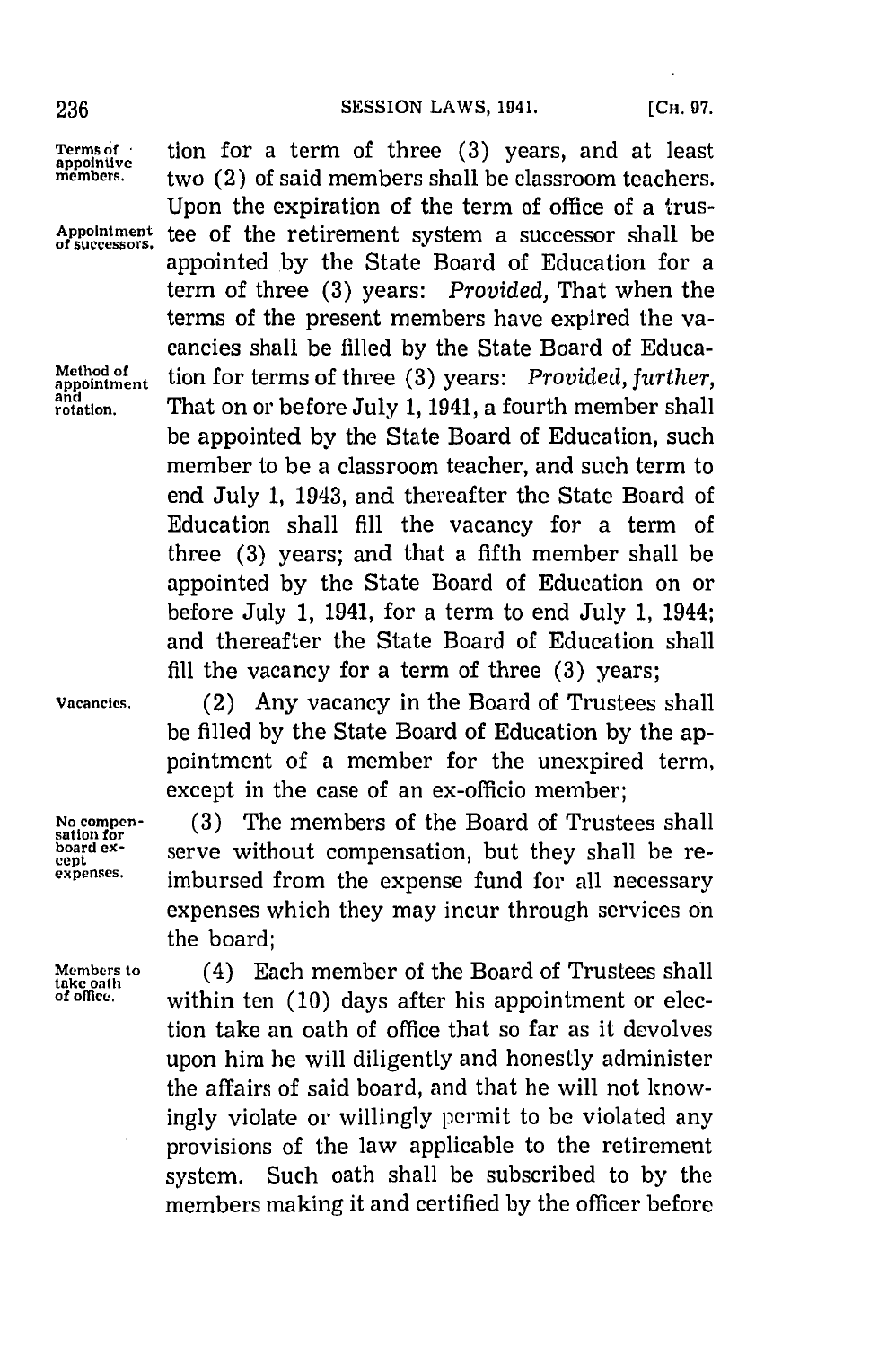whom it is taken and immediately filed in the office of the Secretary of State;

 $(5)$  Each trustee shall be entitled to one  $(1)$ vote in the board. Four (4) favorable votes shall be necessary for a decision **by** the trustees at any meeting of the board;

**(6)** Subject to the limitations of this act the **Board to** Board of Trustees shall, from time to time, establish rules and regulations for the administration of the funds created **by** this act and for the transaction of its business;

**(7)** The Board of Trustees shall elect from its **Organization** membership a chairman and shall **by** a majority vote of all of its members appoint a Secretary-Manager Appointment who shall not be a member of the board. It shall engage such acturial [actuarial], legal and medical services as are needed. The Secretary-Manager shall **Duties.** engage, upon authorization of the Board of Trustees, such clerical and technical services as shall be required to transact the business of the retirement system. The compensation of all persons engaged or **Compensa** authorized **by** the Board of Trustees and all other **moc** expenses of the board necessary for the operation **by board.** of the retirement system shall be paid at such rates and in such amounts as the Board of Trustees shall approve;

**(8)** The Board of Trustees shall keep in con- **Board to kee** venient form such data as shall be necessary for actuarial valuation of the various funds of the retirement system and for checking the experience of the retirement system;

**(9)** The Board of Trustees shall keep a record **Keep record** of all its proceedings which shall be open to public **lags.** inspection. It shall publish on or before the first day of January a report showing the fiscal trans- **Publish** report. actions of the retirement system for the preceding school year; the amount of the accumulated cash and securities of the system, and the last balance

Majority of<br>four necessary for<br>decision.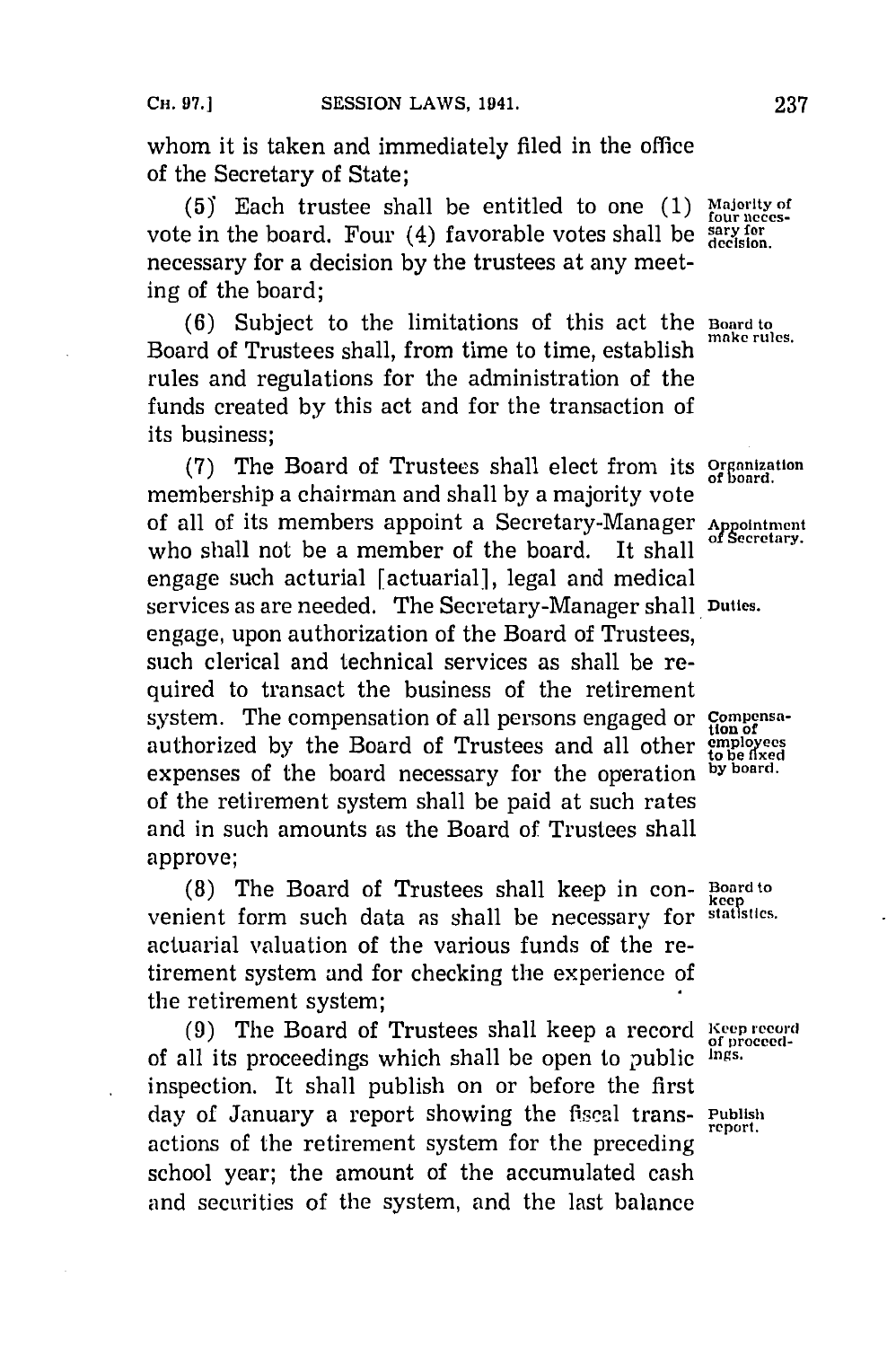sheet showing the financial condition of the system **by** means of an actuarial valuation of the assets and liabilities of the retirement system;

**Ex-officio (10)** The State Treasurer, the State Auditor, **officers.** and the State Attorney General'shall be ex officio treasurer, auditor and legal advisor, respectively, of the Board of Trustees and shall be liable respectively upon their official bonds for the faithful performance of their duties under the provisions of this act, and shall serve without compensation: *Provided,* Emergency That in case of emergency or whenever they shall deem it for the best interests of the retirement system the Board of Trustees may employ attorneys and pay reasonable fees for the services rendered;

Medical (11) The Board of Trustees shall designate a Medical Director. If required, other physicians may be employed to report on special cases. The Med-**Duties.** ical Director shall arrange for and pass upon all medical examinations required under the provisions of this act; shall investigate all essential statements and certificates **by** or on behalf of a member in connection with an application for disability retirement, and shall report in writing to the Board of Trustees his conclusions and recommendations upon all such matters referred to him;

**Actuary.** (12) The Board of Trustees shall designate an actuary who shall be the technical advisor of the **Duties.** Board of Trustees on matters regarding the operation of the funds created **by** the provisions of this act and shall perform such other duties as are required in connection therewith:

> **(13)** Immediately after the establishment of the retirement system the actuary shall make such investigations of the mortality, service and compensation experience of the members of the system as he shall recomnmend and the Board of Trustees shall authorize, and on the basis of such investigations he shall recommend for adoption **by** the Board of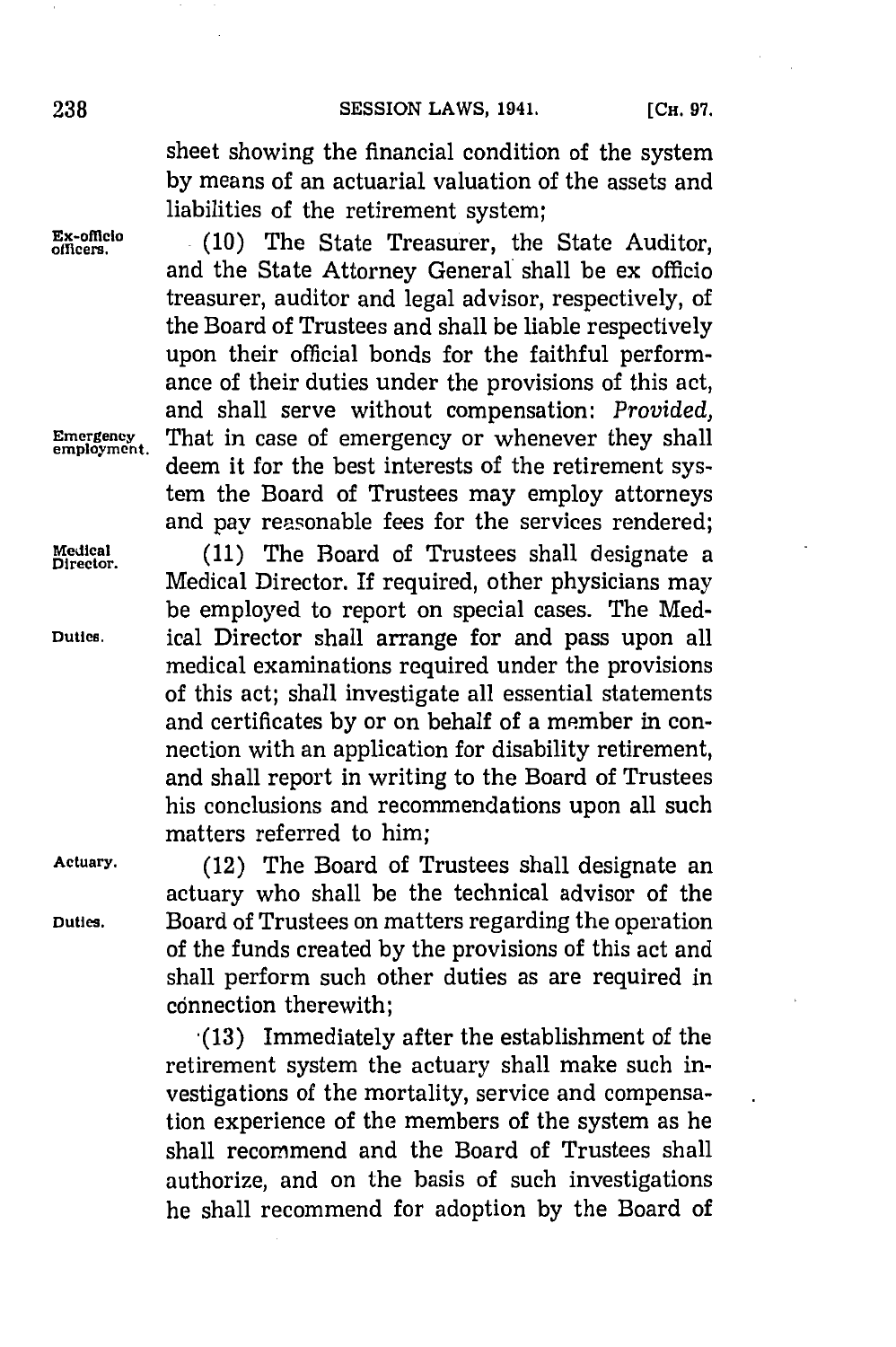Trustees, such tables and such rates as are required by subdivision (14) of this section. The Board of **Board to a** adopt tables<br>Trustees shall adopt tables and certify rates and as and Trustees shall adopt tables and certify rates, and as and returnal rates. soon as practicable thereafter, the actuary shall make an actuarial valuation based on such tables and rates, of the assets and liabilities of the funds created **by** this act;

(14) In the year **1938,** and at least once in each five **(5)** year period thereafter, the actuary shall make an actuarial investigation into the mortality, earnable interest, service and compensation expe- Rate to be rience of the members and beneficiaries of the retire- **determined** ment system, and shall make a valuation of the **tality tables.** assets and liabilities of the funds of the system, and taking into account the results of such investigation and valuation the Board of Trustees shall adopt for the retirement system such mortality tables, service tables, and other tables as shall be deemed necessary and shall certify the rate of contribution payable **by** members under the provisions of this act.

**SEC. 3.** That section 4 of chapter **86** of the Laws **Amend**of 1939 (section 4995-4 of Remington's Revised Statutes) be amended to read as follows:

Section 4. The membership of the retirement Membership. system shall be composed of all teachers and non-cer- and nontificated employees in the public schools of the State employees. of Washington, the Eastern Washington College of **school,.** Education, Central Washington College of Education, Western Washington College of Education, State **Public** School for the Blind, State School for the Deaf, <sup>colleges.</sup> Washington State Training School, State School for **State**<br>Cirls, State Cuntedial School of Madisel Lake, West institutions. Girls, State Custodial School at Medical Lake, Western Washington State Custodial School at Buckley, and the Washington State Reformatory at Monroe: *Provided,* That any teacher who held a valid teach- **Exception.** er's contract for the year ending June **30, 1938,** entitling him to teach within the State of Washington and who filed a written statement declaring his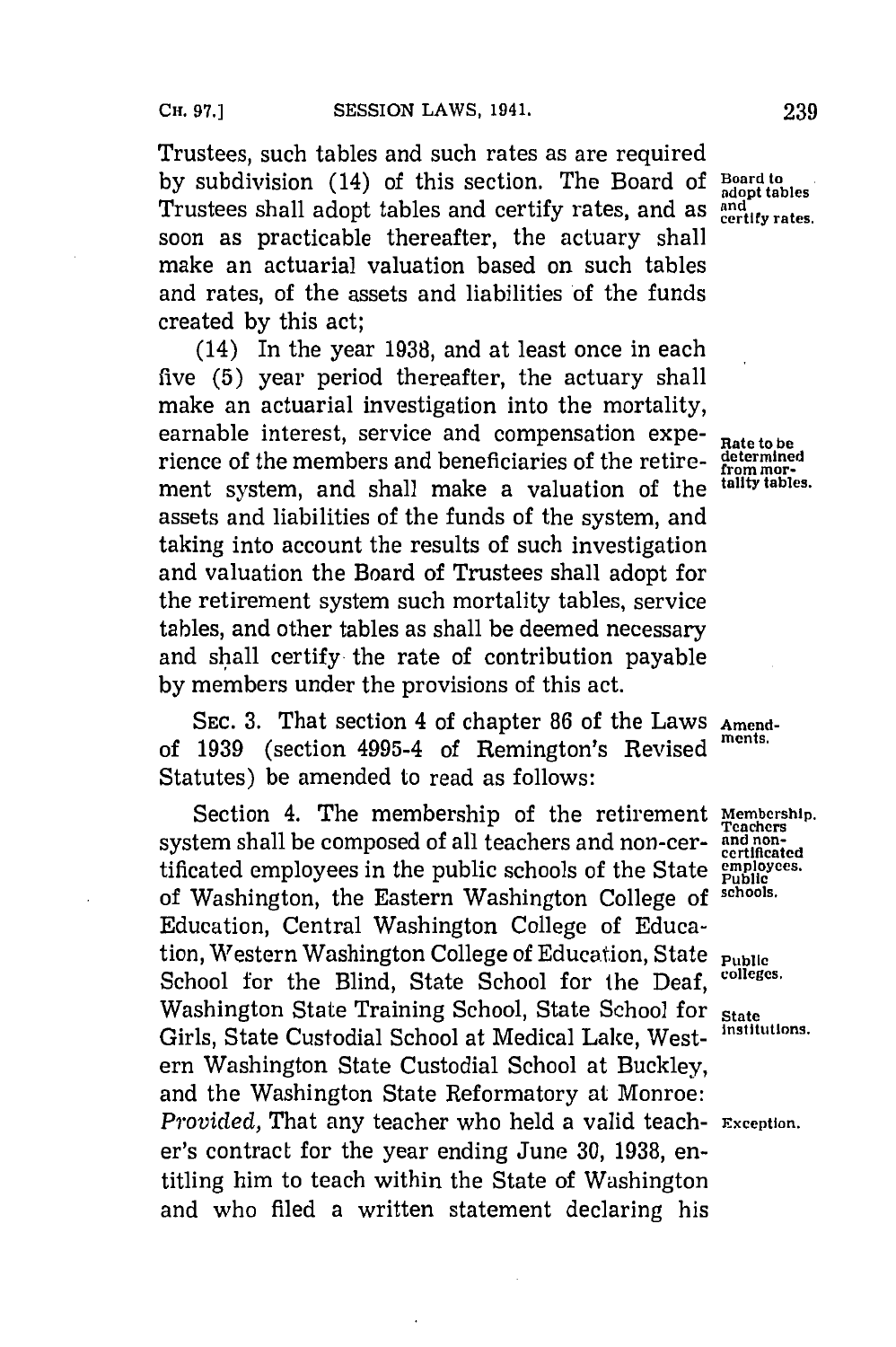**to be made**

**classifica-**

**Class A.** became operative, shall be Class **A** members.

May declare **desire not to become a member of the retirement**<br> **not to** every server in accordance with the provisions of section become system, in accordance with the provisions of section 4 of chapter 221, Laws of **1937,** and has never cancelled or withdrawn such written declaration not to become a member as provided in said section, shall not be included as a member hereof: *Provided, further,* That all non-certificated employees of the public schools of the State of Washington, the Colleges of Education, and the schools for correction or special instruction conducted **by** the State of Washington, who are employed when this act takes effect or employed subsequent thereto may file a written statement declaring their desire not to become mem-**Declaration** bers of the retirement system. Such declaration **w** to be made **must** be filed within one year after this act takes year. effect, or within one year after a new non-certificated employee becomes employed subsequent to the date this act becomes effective. When such written state-Approval **ment** is approved by the Board of Trustees, such<br>by poard. **pop contificated** employee shall thereafter be exnon-certificated employee shall thereafter be excluded from membership in the retirement system. **Membership** Members who have not served in a public school **tion.** of the State of Washington or the institutions enumerated in subdivision (20), section **1,** prior to the date the law permitting them to become members

Members who were members of a local fund or of the former state fund on the date this law becomes **Class B.** operative shall be Class B members.

**Class C. All** other members shall be Class **C** members.

Non-<br>ertificated **A** non-certificated employee shall be entitled to<br> $\tilde{A}$ **employee** prior service credit on the same basis as a Class **<sup>C</sup> same as teacher.** teacher who was eligible under a local fund or the former state fund, as provided in paragraph (4), subdivision (b), of section 6; and before such member shall be entitled to retire on a retirement allowance he shall comply with the same requirements as provided in the act for Class **C** teachers, excepting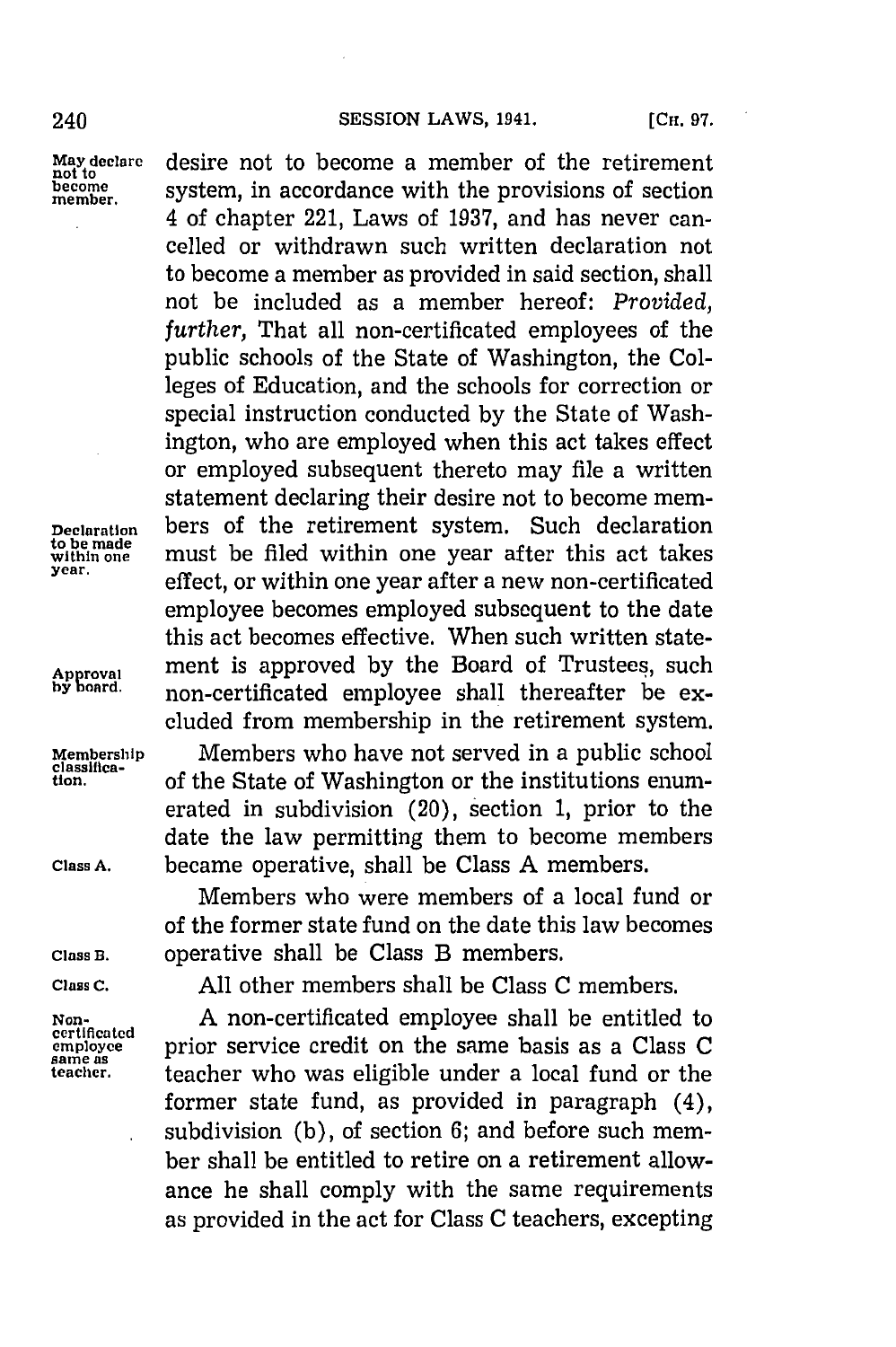the requirements in respect to the character of the service rendered.

Should any member in a period of six (6) con- Membership secutive years after last becoming a member, be unemployed as a teacher or non-certificated employee more than five **(5)** years or should he withdraw his **Conditions..** accumulated contribution or should he become a beneficiary, he shall thereupon cease to be a member: *Provided,* That a member who has served thirty **(30)** years prior to age sixty **(60)** and is absent more **Thirty year** than five (5) years prior to age sixty (60) may **retain** retains the membership. retain his membership by leaving his contributions in the annuity fund: *Provided, further,* That when **Interest** membership ceases, for any reason except for re- non-bership. tirement, interest on accumulated contributions shall cease: *Provided, further,* That all unclaimed ac- **Unclaimed** cumulated contributions of teachers or non-cer- **exchical** after **fundated contributions of teachers or non-cer-**  $\frac{\text{funds to}}{\text{sech} \cdot \text{gen}}$ tificated employees whose memberships have ceased shall, after the expiration of ten **(10)** years thereafter remain in the annuity reserve fund and become an integral part thereof.

SEC. 4. That section **5** of chapter **86** of the Laws **Amend**of **1939** (section **4995-5** of Remington's Revised **ments.** Statutes) be amended to read as follows:

Section 5. (1) Under such rules and regula- Member to fle statement<br>as as the Board of Trustees shall adopt each of status. **file statement** tions as the Board of Trrustees shall adopt, each **of status.** teacher or non-certificated employee, upon becoming a member of the retirement system shall file with the Board of Trustees a detailed statement of all services as a teacher or non-certificated employee rendered **by** him, in this state and elsewhere under the jurisdiction of the government of the United States, prior to becoming a member, together with a statement of such other facts as the board shall require: *Provided,* That the Board of Trustees may, at the option of a member, accept the service record of a member of a local fund or the former state fund in lieu of such detailed statement, and issue a prior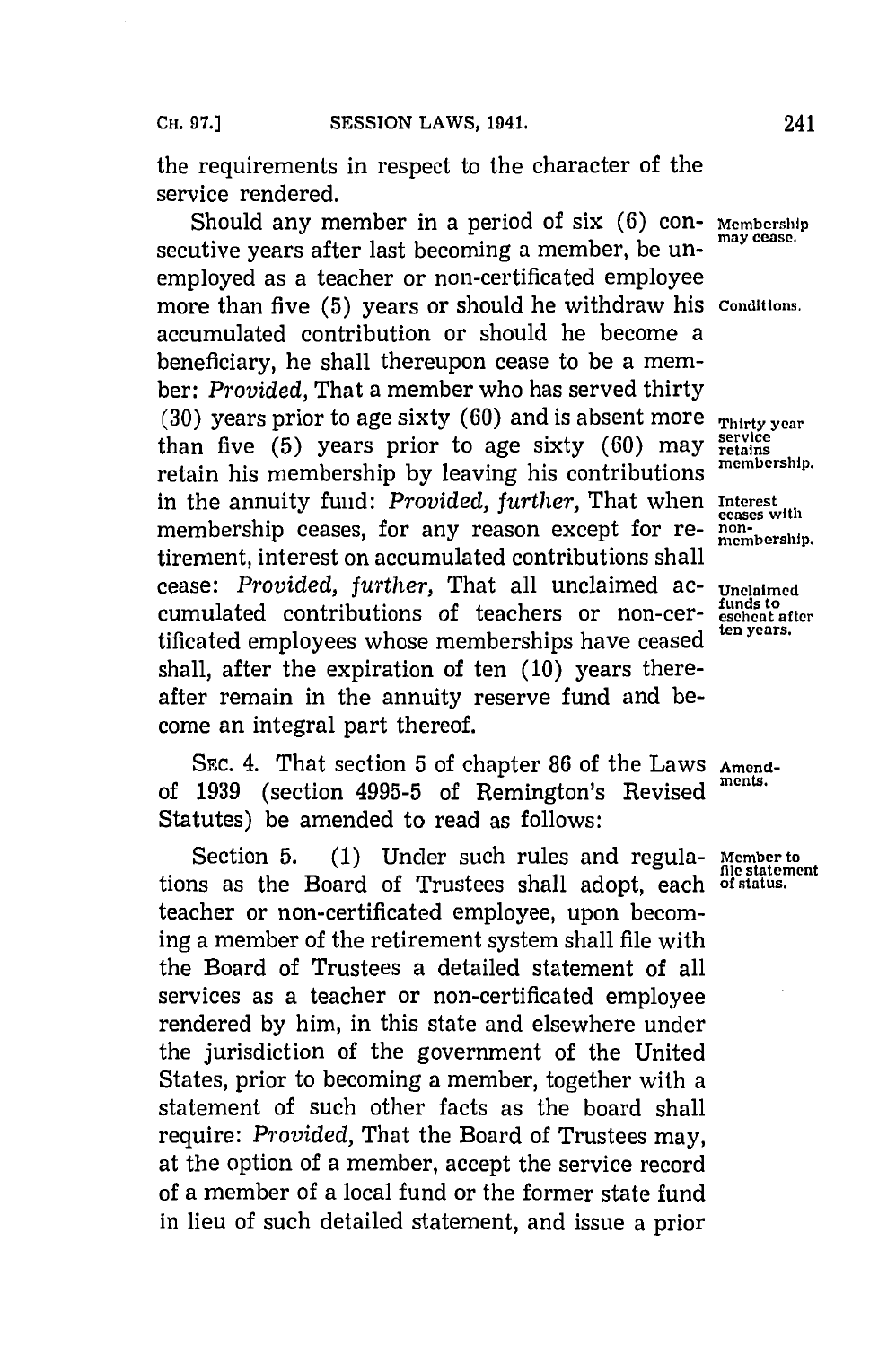**Military or** service certificate to the applicant for such prior member to **service:** *Provided, further,* That any member who get credit<br>for time, serves the United States as a member of its military. serves the United States as a member of its military, naval or air service, or in any capacity under the Federal Defense Service, may receive credit for such service upon presenting satisfactory proof and contributing to the annuity fund, either in a lump sum or installments, such amounts as shall be determined **by** the Board of Trustees;

**Credit for**

**school term.** (2) Service rendered for the entire school term in any district or public educational institution shall be credited as a year's service regardless of the length of such school term, but in no case shall more **Construction.** than one **(1)** year of service be creditable for service rendered in one **(1)** fiscal year: *Provided,* That service shall be credited for the fraction of the year served where service has not been rendered throughout the school term: *Provided, further,* That any service equal to or larger than four-fifths (4/5) of the entire school term shall be credited as a full year;

**Board to**<br>issue prior<br>service<br>certificate.

As soon as practicable after the filing of such statements of service the Board of Trustees shall determine the number of years of service with which an applicant shall be credited under this act, and shall issue a prior service certificate to the applicant for such prior service: *However,* No credit shall be given for service rendered in a district which was under the jurisdiction of a local fund or the former state fund at the time such service was rendered, unless contributions were made to such local fund or the former state fund, during such time: *Provided, however,* That credit shall be given as provided under paragraph (4) subdivision **(b) Maximum** of section *6: Provided, further,* That not more than ten (10) years of service outside this state shall be credited to a Class **A** member, and not more than

service<br>outside state.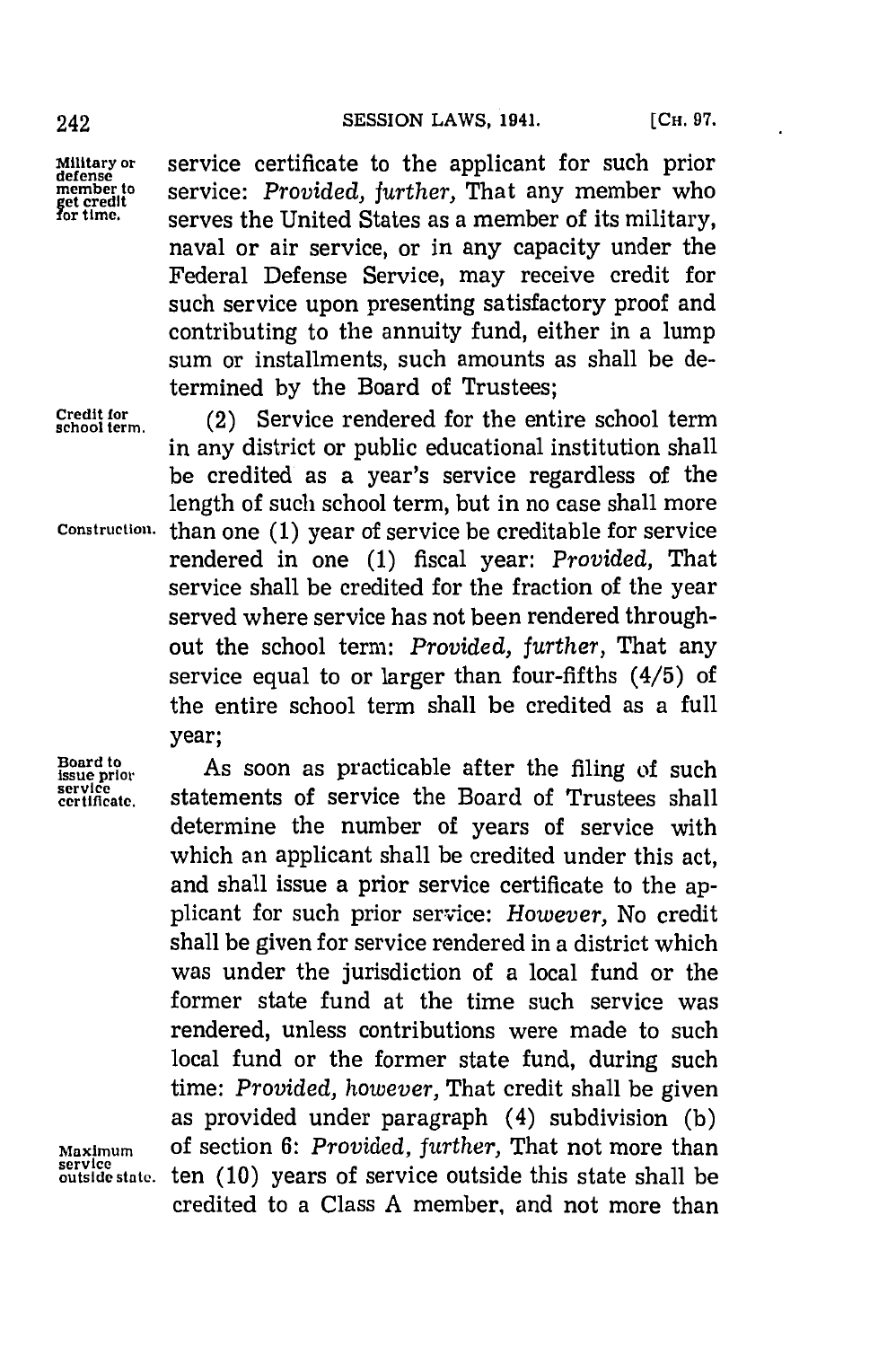fifteen **(15)** years of such service shall be credited to a Class B member, or to a Class **C** member;

*Provided, still further,* That any member who leaves the State of Washington after becoming a member of the retirement system may, upon being reemployed in the public schools of this state, be credited with membership service in an amount which, when added to the out-state credit for prior service, shall not exceed the total amount of out-state service credit provided for above: *Provided, also,* That satisfactory proof of such service rendered elsewhere during the interim period, as a teacher or noncertificated employee, as defined in this act, shall be furnished to the Board of Trustees, and contributions to the annuity fund shall be made for such Contribucredit in the same amount, either in a lump sum or  $\frac{\text{mode for}}{\text{interm}}$ in installments approved **by** the Board of Trustees, **period.** as would have been made had the member rendered such service in the State of Washington during the interim period.

*Provided, still further,* That the Board of Trustees Allow **credit** may, at its discretion, allow credit for leave of ab- **of absence.** sence for professional preparation to a member taking such leave of absence subsequent to last becoming a member, upon satisfactory proof of such leave of absence and the payment of contributions to the Contribuannuity fund in such an amount, either in a lump sum or in installments approved **by** the Board of Trustees, as would have been paid had such member been employed regularly in the public schools of this state: *Provided, also,* That not more than two **Limit of** such leaves of absence may be granted to any member, and not more than one such leave may be granted in any ten-year period of service;

**(3)** So long as membership continues, a prior **certificate** service certificate shall be final and conclusive evi- **evidence.** dence for retirement purposes as to such service: *Provided, however,* That any member may within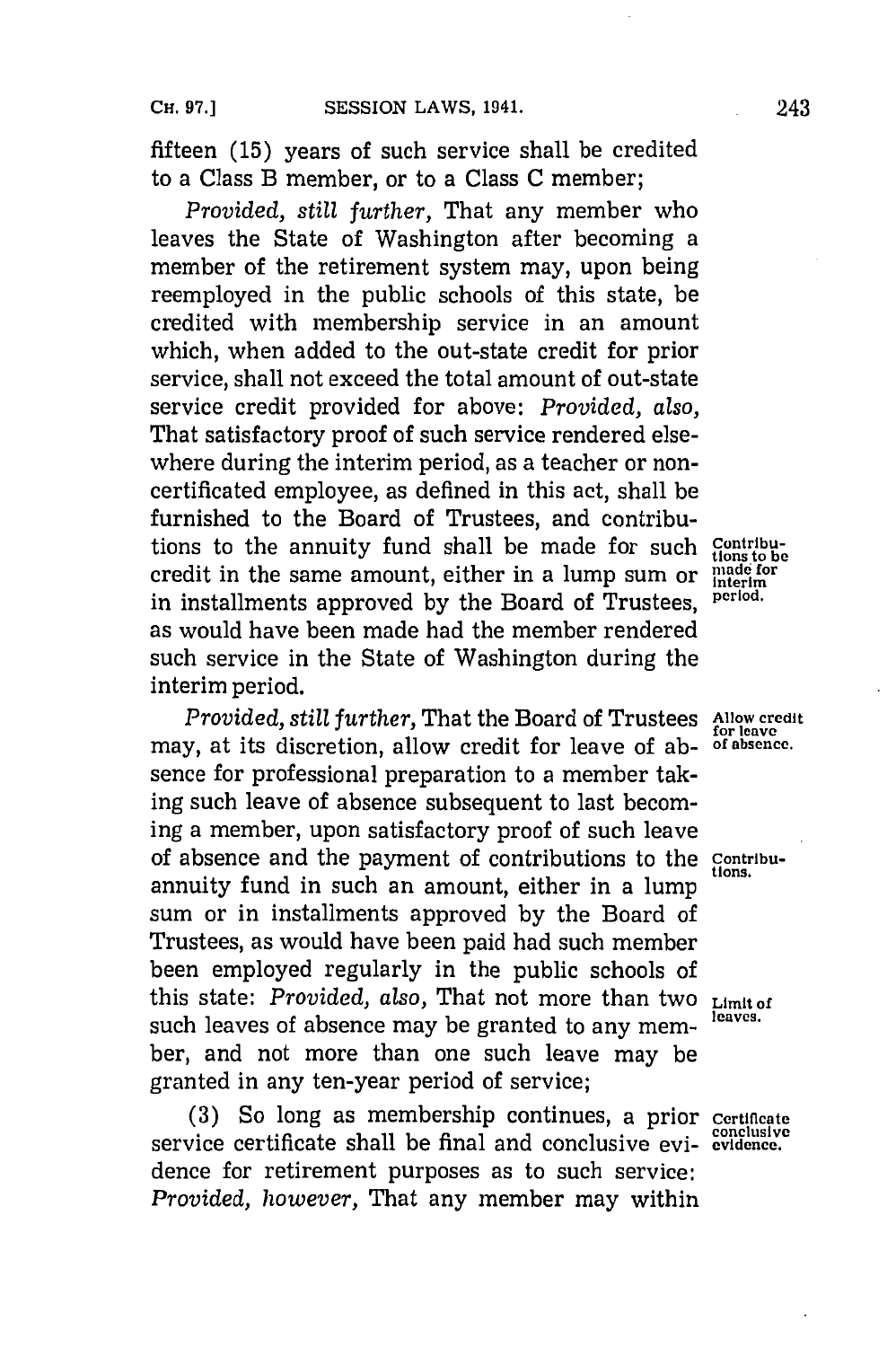**May** one **(1)** year of the date of the issuance of modifica- **modify.** tion of such certificate request the Board of Trustees to modify or correct his prior service certificate. **Certificate** When membership ceases, such prior service cer- **void when** membership tificate shall become void. cease, a teacher or non-certificated employee, when May regain **he again becomes a member, shall enter the retire**ment system as provided in paragraph **(3)** subdivision **(d)** of section **6,** and shall be entitled to credit for all former creditable service, and his prior service certificate shall again be in full force and effect;

**Creditable** (4) Creditable service of a member at retire- **service.**

dered **by** him for which credit has been allowed, and also, if he has a prior service certificate that is in full force and effect, the amount of the service certified on his prior service certificate.

ment shall consist of the membership service ren-

**Amenid- SEC. 5.** That section **6** of chapter **86** of the Laws of **1939** (section **4995-6** of Remington's Revised Statutes) be amended to read as follows:

**SECTION 6. All** the assets of the retirement sys-Assets to be **term** shall be credited according to the purpose for credited according to the purpose for the credited **to funds,** which they are held to one of five funds, namely, the annuity fund, the pension fund, the pension reserve fund, the disability reserve fund, and the expense fund;

Office to be (1) Suitable office quarters shall be provided by **by** the State of Washington for the operation of the retirement system; such office to be located at the state capital;

**Board to** (2) It shall be the duty of the Board of Trustees **estimate of** at its regular meeting in July of each year preced-<br> **pension**<br> **estimate in the regular session of the Legislature to pre**ing the regular session of the Legislature to prepare an estimate of the total disbursements from the pension fund of the retirement system for the period included in the ensuing biennium beginning on April first following the date of the submission of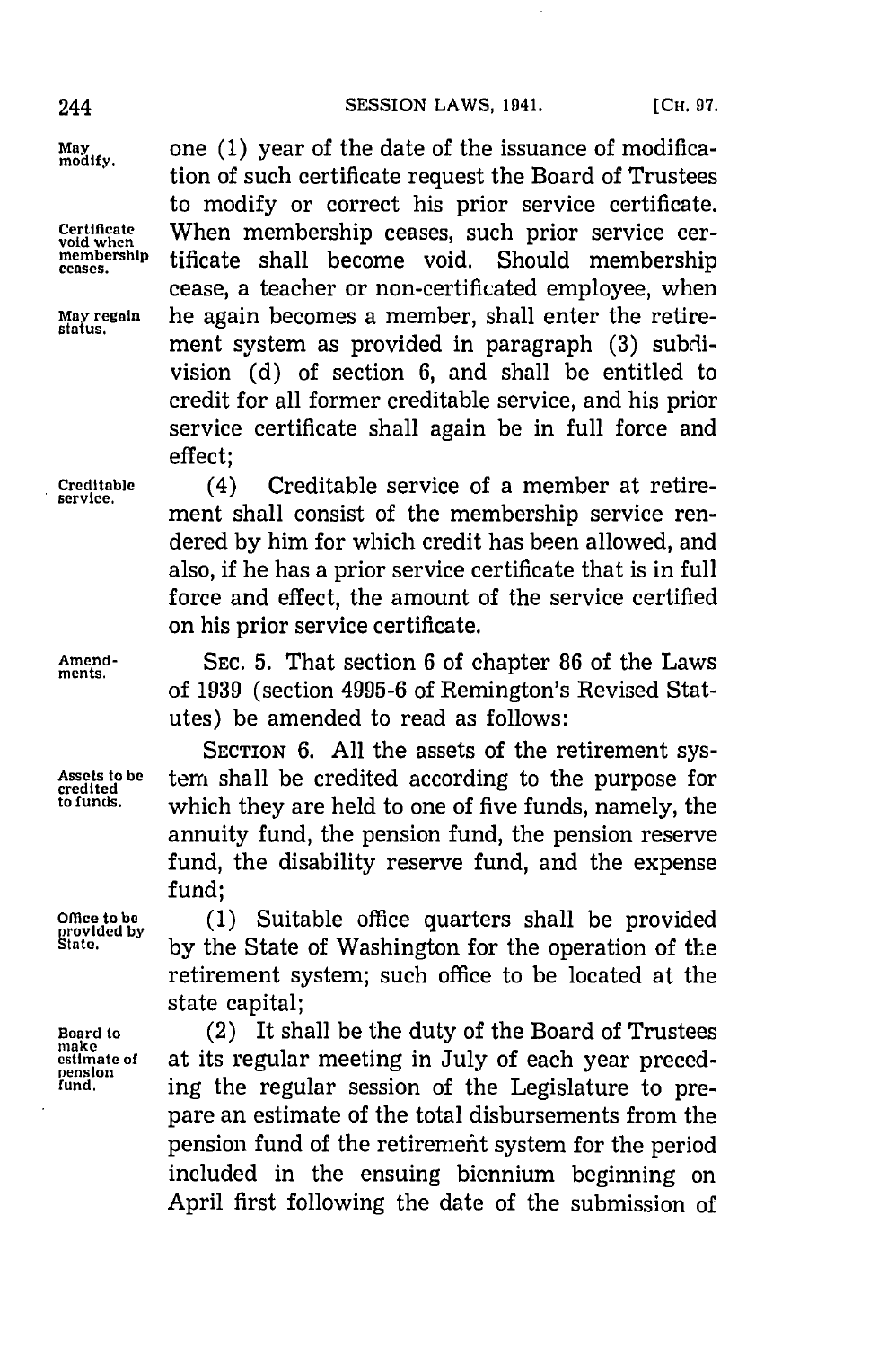said report. Said estimate shall include payments **contents of estimate.** for retirement pensions as provided for herein, also all disbursements provided for in subsection **(7)** of section **7** as herein set forth, and an amount calculated upon accepted tables for the purpose of establishing and maintaining a pension reserve fund as provided in subsection (17a) of section **1,** above. The secretary of the board shall submit all of the **To submit** same to the Governor with a showing of the total amount needed for the biennium to insure the full satisfaction of the aforesaid awards and compensations. Said amount shall be appropriated **by** the Legislature to the pension fund of the retirement  $L_{\text{to make ap}}$ system. After this appropriation has been made to **propriation.** the pension fund of the retirement system, the Board of Trustees shall transfer to the pension reserve fund the amount provided for such transfer.

**(3)** (a) The annuity fund shall be the fund in **Annuity** which shall be accumulated the contributions from the compensation of members to provide for their **Content.** annuities. Upon the basis of such tables as the Board of Trustees shall adopt, and regular interest, Actuary to the actuary of the retirement system shall determine **contribution**. the proportion of the compensation of a member whose salary every year from the time said member began service under the provisions of this act to age sixty **(60)** years is twelve hundred dollars **Basis.** (\$1,200), which, when deducted from each payment of his prospective earnable compensation prior to the attainment of age sixty **(60)** and accumulated with regular interest until his attainment of such age shall be computed to provide at that time an annuity of twenty-five dollars **(\$25)** per month for the remainder of his life; such proportion shall be the basis of contribution of all members regardless of salary.

**(b)** It shall be the duty of the County Superintendent of Schools of each county in the state, the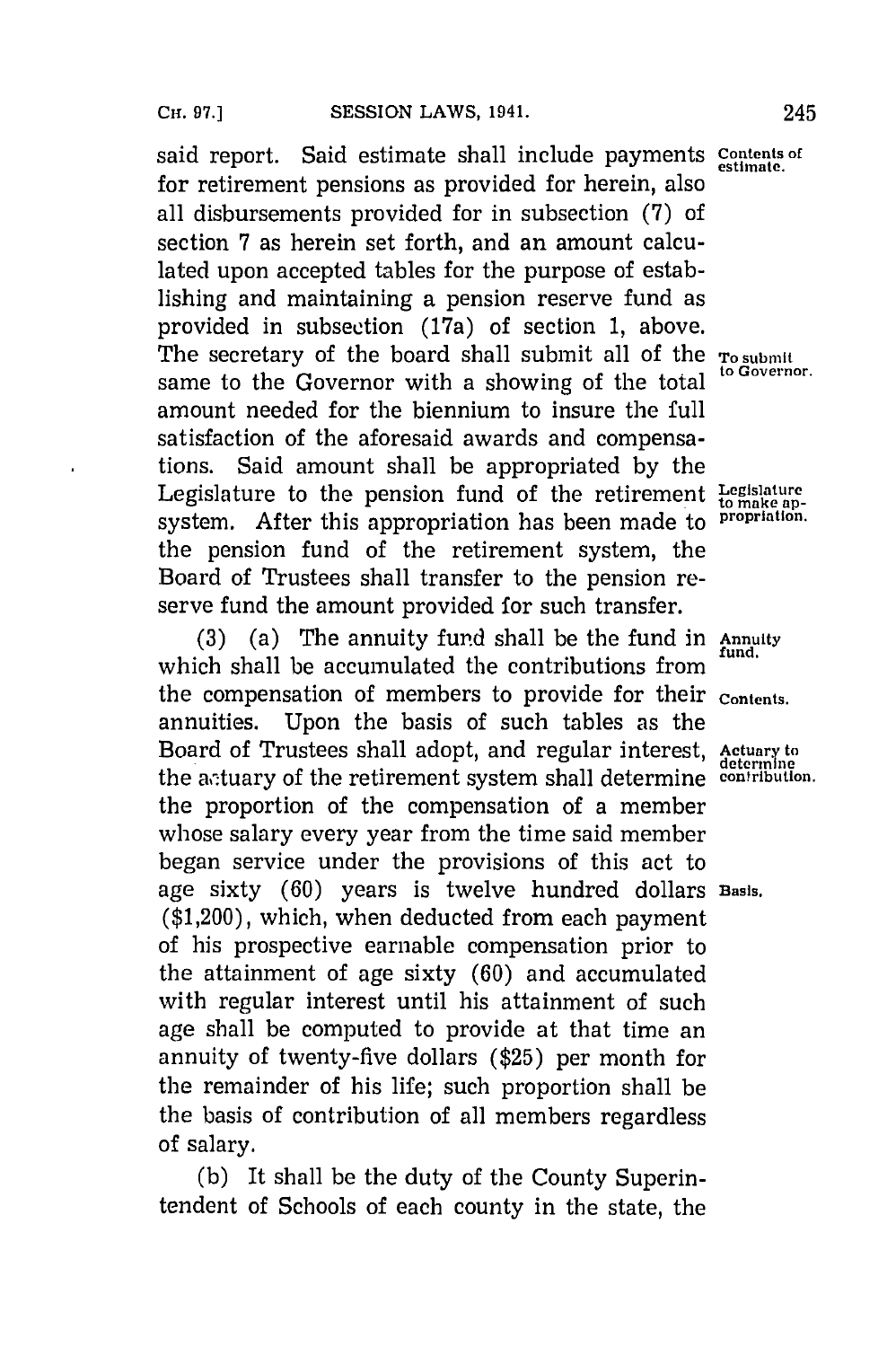**School**

**Notice to**<br>board of all<br>teachers

**Duty of** City Superintendent of each district of the first **5under**<br>5uperintend- class and any other employer in the state, on or before the first day of September of each year, to file with the Board of Trustees of the retirement system a notice in writing on forms provided for that purpose, stating the number of the district or the name of the institution or department of the state **Contents.** or county, the full name of each qualified teacher and non-certificated employee employed in each district in his county or city or institution or department, the address of each teacher or non-certificated employee, the date when the employment begins, the number of contracted months, the length of the regular school term, and the annual salary of each employee; and each employer shall report to the Board of Trustees on the fifth day of each succeeding month during the school year, any change in the personnel under his employ; and shall notify each To notify employee in writing of the provisions of this act with<br>
of this law. Preference to membership in the retirement system reference to membership in the retirement system and that an application for credit for former or prior service, on a form to be furnished for that purpose, may be filed with the Board of Trustees of the retirement system;

**Board to**<br>Board to **The Board of Trustees, at such intervals as the**<br>notify **County**<br>Auditor of any determine, shall certify to the County Auditor<br>tribution. or other officer authorized to issue salary warrants or other officer authorized to issue salary warrants to teachers and non-certificated employees, the rate or amount of each member's contribution to the annuity fund, and such officer shall cause to be deducted from the salary of each member of the retirement system the rate or amount so certified at Maximum the designated intervals: *Provided*, That not more ribution. <br>than eight per cent (8%) of the annual earnable compensation of a member may be deducted for the **Proviso,** annuity fund: *Provided, further,* That any member who shall accept the actuarial equivalent in lieu of the full amount provided in the last proviso of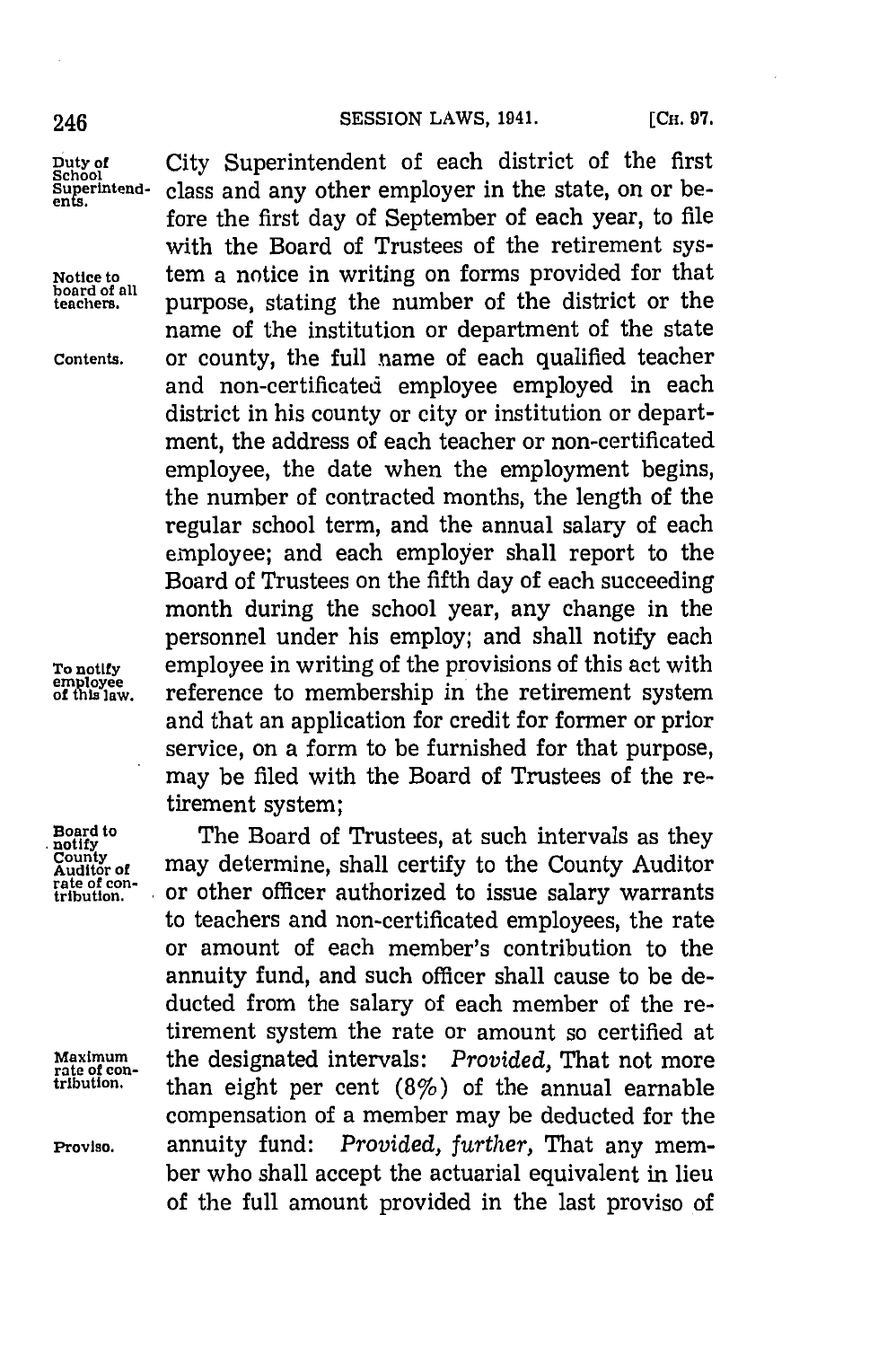section **8,** paragraph **(1),** subdivision (a), shall have his rate of deduction reduced to  $5\%$  of his annual earnable compensation.

It shall be the duty of the officer authorized to issue salary warrants to teachers or non-certificated **dedcted** employees, on or before the tenth day of such months **salaries.** as are designated **by** the Board of Trustees to be deduction months, to draw warrants payable out of the appropriate funds in favor of the State Trea- **pay to state** surer, covering the amounts of deductions made from the salaries of members of the retirement system and forthwith remit said warrants to the Board of Trustees of the retirement system, accompanied **by** a report giving the names of the members from **Report.** whose salaries deductions have been made, the amount of each deduction, the total amount of each warrant, and the number and date of each warrant. Such warrants shall be registered in the office of the state teachers retirement system and forthwith remitted to the State Treasurer, together with a detailed report segregating cash and registered warrants. Upon the presentation of such warrants the State Treasurer and County Treasurer shall transfer the amount thereof from the appropriate funds of the state, county and several districts to the State Treasurer, who shall place the amounts so received **State** to the credit of the retirement system, and shall, **to credit system. by** order of the Board of Trustees, disburse the same upon warrants issued and signed **by** the State Auditor;

(c) The deductions provided for herein shall be **Deduction** made notwithstanding that the minimum compensa- without<br>audience of the minimum compensa-  $\frac{w}{\text{quallification}}$ . tion provided for **by** law for any member shall be reduced thereby. Every member shall be deemed to consent and agree to the deductions made as provided herein, and shall receipt for his full compensation, and payment of salaries or compensation, less said deduction, shall be a full and complete dis-

Contribu-<br>tions to be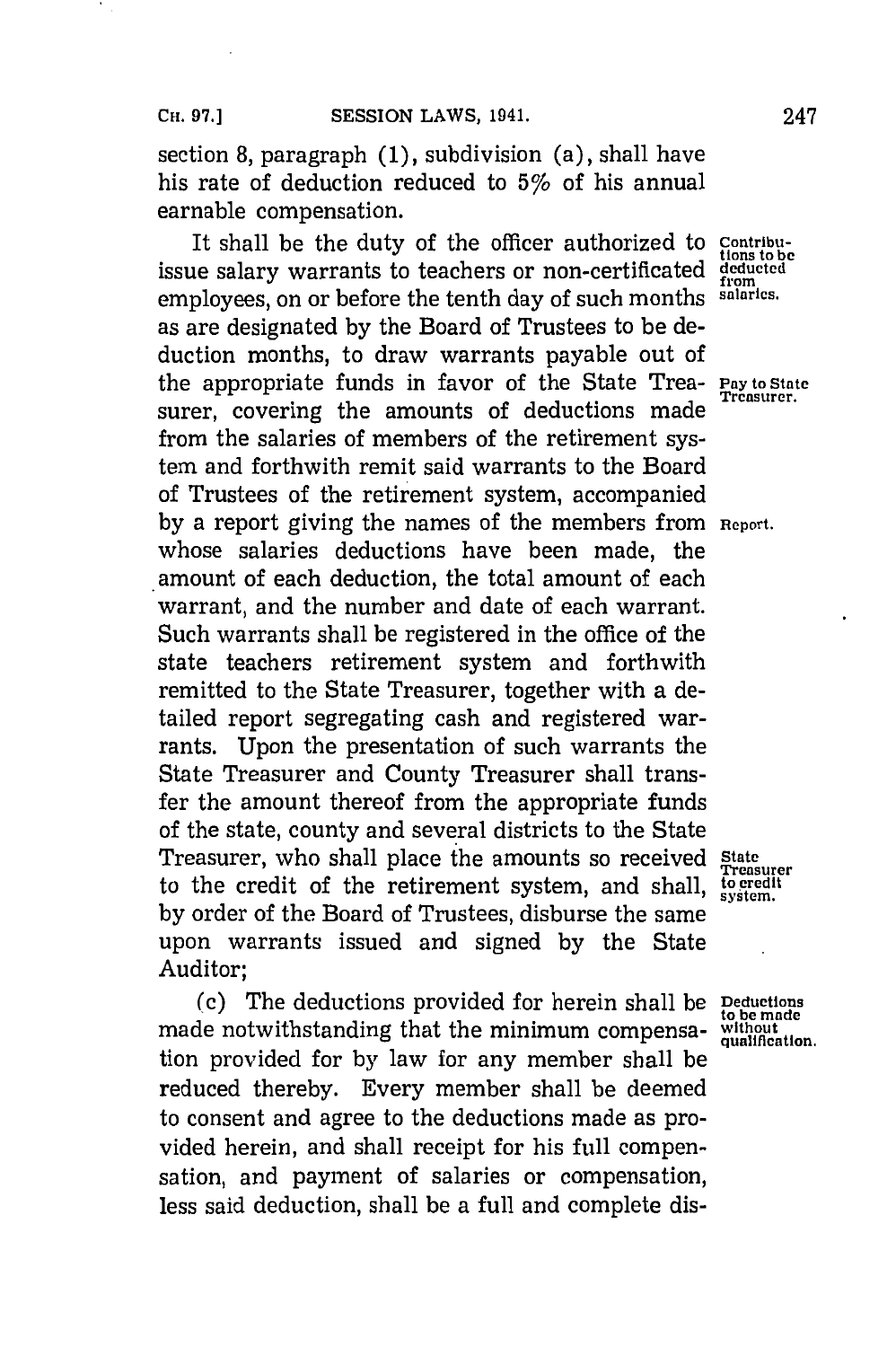**account.**

**-deductions**

**Deductions** charge and acquittance of all claims and demands **to be credited** whatsoever for the services rendered by such member during the period covered **by** such payment, except as to the benefits provided under this act. Upon receiving the report of deductions each of said amounts shall be paid into said annuity fund and shall be credited to the individual account of the member from whose compensation said deductions **Pro rata** were made: *Provided,* That at the close of each deductions<br>made for<br>expense. pense fund shall be made from the annuity contributions of each member, in accordance with paragraph **(10),** section **7.** At the same time the Board of Trus-**Interest to** tees shall allow regular interest on each member's balance in the annuity fund at the beginning of the last fiscal year: *Provided, further,* That no interest shall be allowed on any accumulated contributions withdrawn during that fiscal year;

Member to **(d)** In addition to the contributions deducted deposit con-<br>deposit con-<br>tribution **from** componention as haroinhofore provided a tribution **from compensation as hereinbefore provided**, a **re-entry.** member who re-enters the retirement system, and who previously withdrew his accumulated contributions shall redeposit in the annuity fund **by** a single payment, or **by** an increased rate of contribution in such amounts as shall be approved **by** the board, an amount equal to the amount which he previously withdrew therefrom, and regular interest before he shall be restored to his former status;

**Pension** (4) (a) The pension fund shall be the fund in **fund,** which shall be deposited the appropriations made **by Purpose.** the Legislature for the purpose of creating, establishing and maintaining a fund from which pensions Appro- may be paid to members of the retirement system in<br>
<u>priations</u> **pations.** accordance with the terms and provisions of this act and in the manner set out herein, and all gifts **Gifts,** and bequests intended for the benefit of such pension fund, and any other funds hereinafter set over to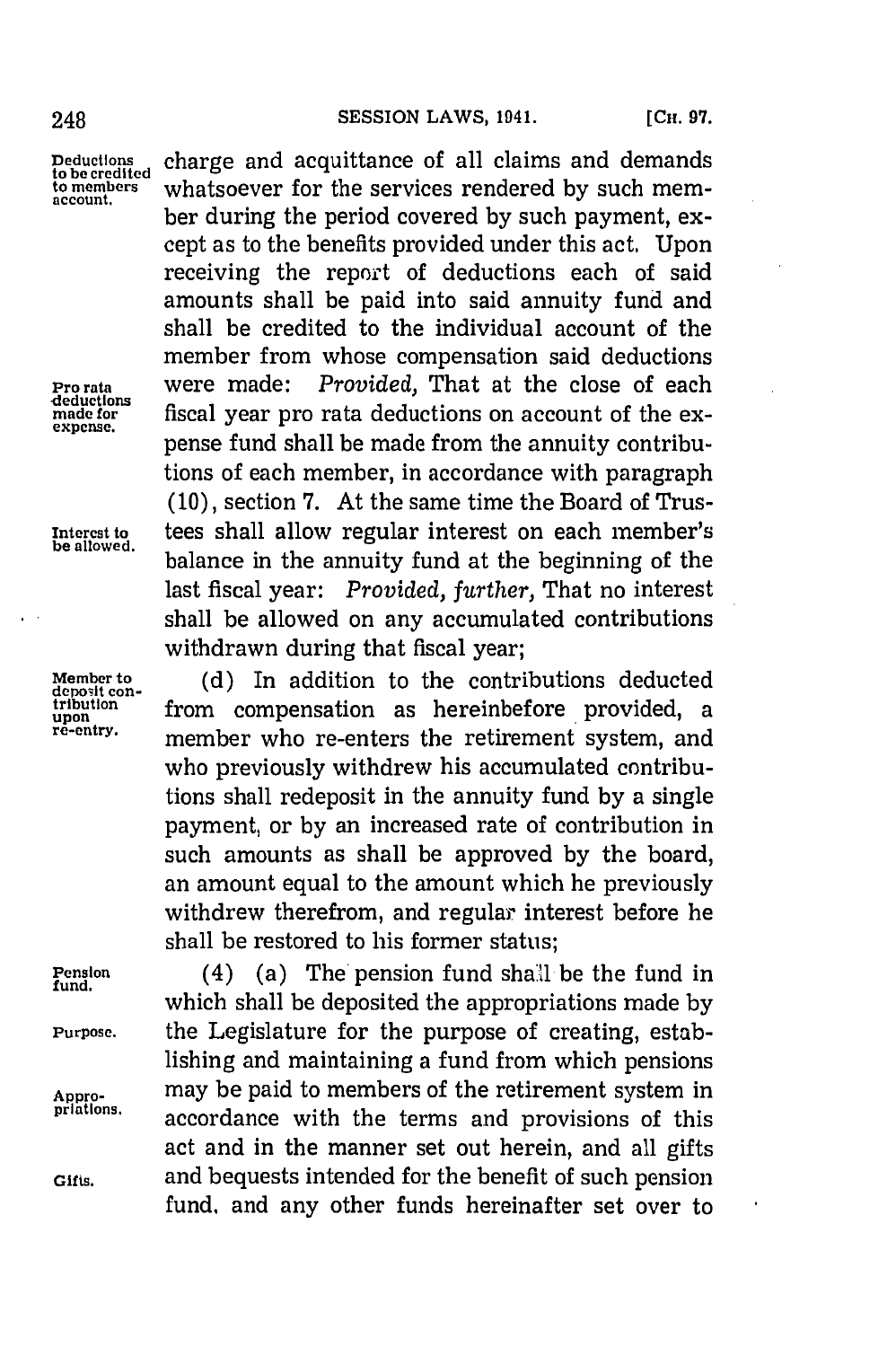the pension fund and contributions from members as provided in this act;

(b) Any person entering the retirement system **Contribu**as a Class C member under the provisions of sec- Class C tion 4, who wishes credit for prior service as provided in section **5,** shall pay to the pension fund the contributions accumulated at four per cent (4%) **Interest.** compound interest, which he would have paid on account of service as a teacher or non-certificated employee rendered prior to the establishment of the retirement system had he been a member of a local fund or of the former state fund from his first date of eligibility for membership in either a local fund or the former state fund, with full credit for all former service. Any Class C member who complies compliance with the foregoing requirements shall have all the bering with the foregoing requirements shall have all the  $\frac{\text{but the}}{\text{Class B}}$ . rights and privileges of a Class B member. Any Class B member who was a member of a local fund or the former state fund who desires credit for service rendered as a teacher or non-certificated em- contribu-<br>ployee for which no credit has been given in the said class B ployee for which no credit has been given in the said class B local or former state fund, shall pay to the pension fund the contributions with four per cent (4%) **Interest.** compound interest which he would have paid to the local fund or the former state fund on account of such service had such service been credited: *Provided,* That the Board of Trustees shall transfer the same proportion of such payments to the individual Payments account of the member in the annuity fund as would **to members** have been transferred to his account if he had made such payments as regular contributions to a local fund or the former state fund. Amounts payable under this paragraph shall be made in a lump sum **Lump sum**<br>
on in guch installments as shall be approved by the <sup>or Install-</sub></sup> or in such installments as shall be approved **by** the **ments.** Board of Trustees with the provision that the initial payment made at the time of application for prior **Amount of Initial pay-** service credits shall be at least equal to the amount **ment.** of the interest due on the prior service contribu-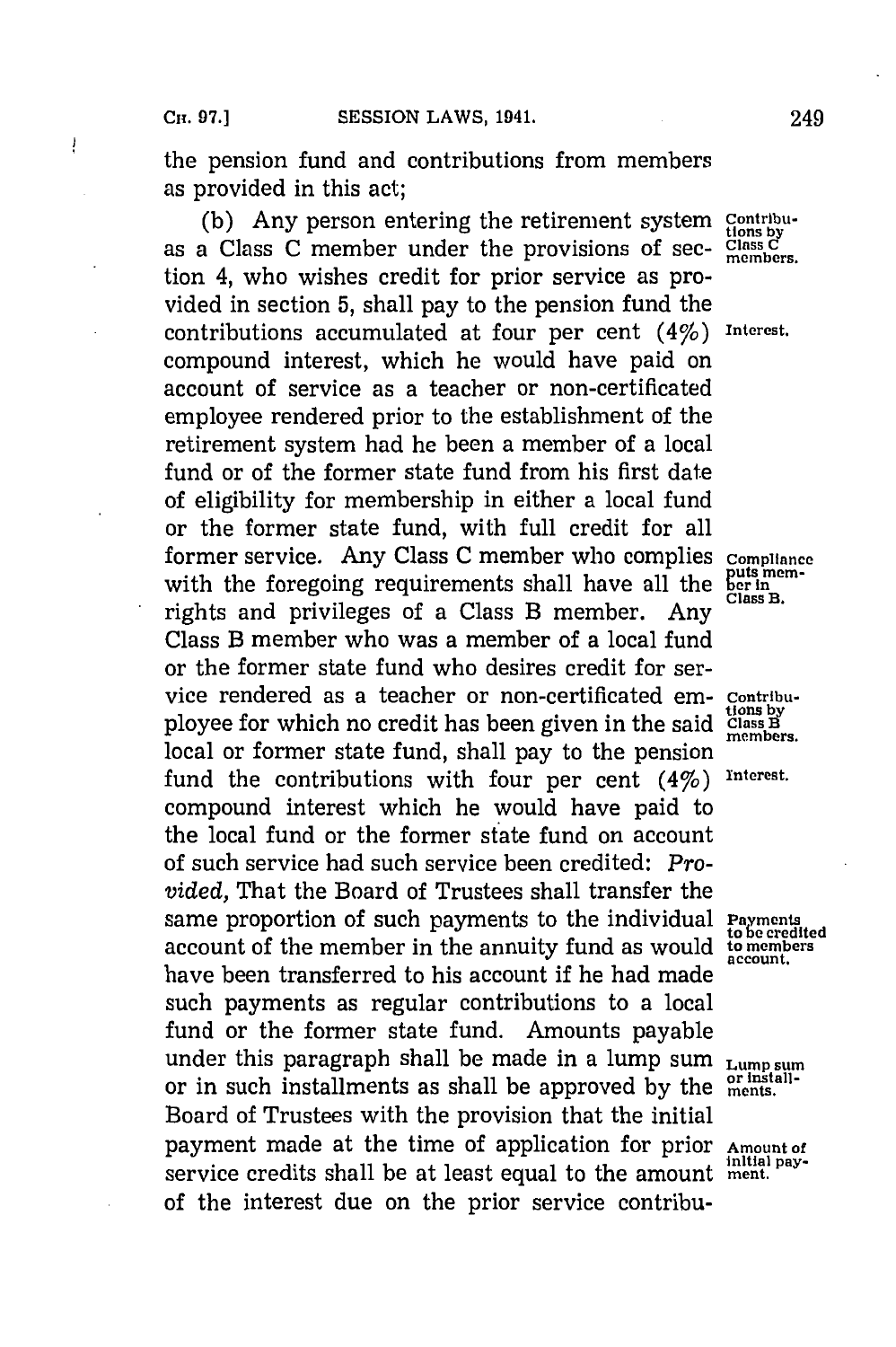tions and that any unpaid installments at the time the member or his estate or other legal representative may become eligible for any benefit shall constitute a first, prior and paramount lien against the **Payments to** benefit: *Provided further,* That any Class **A** member who wishes credit for prior service shall pay to the pension fund the contributions with four per **Interest.** cent (4%) compound interest which he would have paid to the former State Teachers' Retirement Fund of Washington, had he been a member of said fund when said service was rendered;

Disability (5) The disability reserve fund shall be the reserve fund fund in which shall be accumulated the contributions from the compensation of members to provide for their disability allowances. Upon the basis of such tables as the Board of Trustees shall adopt, and regular interest, the actuary of the retirement system shall determine for each member the propor-Actuary to **the** *tion* of compensation which, when deducted from determine  $\theta$  and  $\theta$  as a payment of his prospective earnable compen**disabilty** each payment of his prospective earnable compensation for that year, will provide for a disability allowance as provided in section **8** to all members of the retirement system who shall become disabled as defined in this act during that year. The Board of Trustees shall cause to be made at the same time and in the same manner and in addition to deduc-**Deductions** tions made as provided in subdivision (b) of para- **for disability fund,** graph **(3)** of this section, deductions on account of the disability reserve fund, and when so made they shall be placed in the disability reserve fund: *Provided,* That no deduction shall be made for the disability reserve fund from the salary of a member who has thirty **(30)** years or more of creditable service and has attained age sixty **(60)** years.

**Expense** (6) The expense fund shall be the fund from which shall be paid all necessary expenses incurred in the operation of the retirement system.

*Class A for* credit.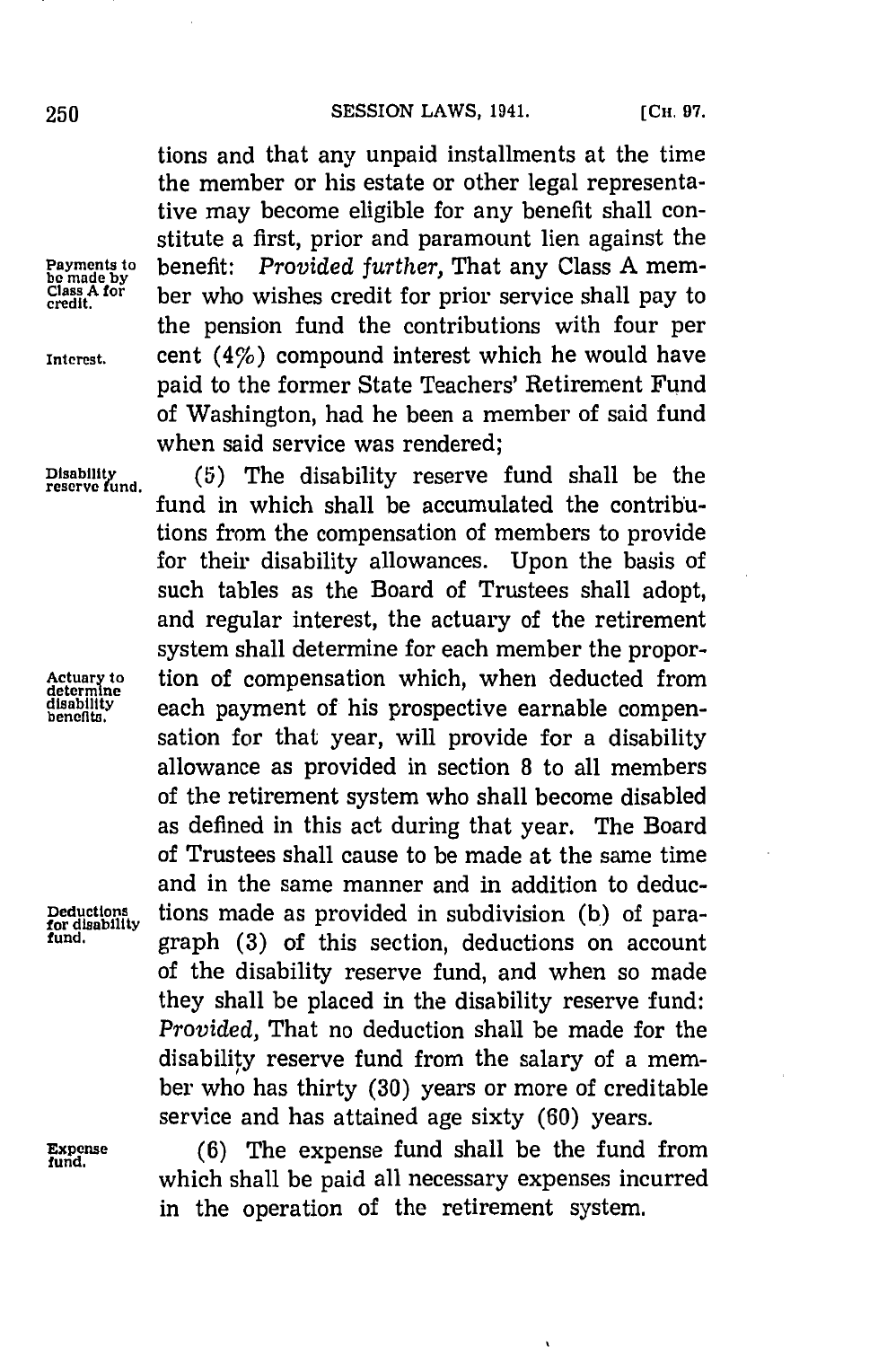SEC. 6. That section 7 of chapter 86 of the Laws Amendof 1939 (section 4995-7 of Remington's Revised Statutes) be amended to read as follows:

Section 7. (1) The Board of Trustees shall hold Meetings of regular meetings on the first Monday of January, April, July and October of each year, and may hold as many other meetings as may be found necessary to properly transact the business of the retire-<br>ment system. Special meetings may be called by special the chairman of the board either on his own initia- **how called**. tive or at the request in writing of four (4) other members of the Board of Trustees. At each regular puttes at meetings. meeting the Board of Trustees shall authorize payment of retirement allowances, disability allowances, salaries and other regular disbursements to be made during the succeeding three **(3)** months. At the first regular meeting in each fiscal year, the board shall designate two (2) of its members whose sig-  $\frac{rwo}{members}$ natures shall appear upon its vouchers, as provided sign vouchers. in paragraph (3) of this section. Retirement allowances shall be paid quarterly, and disability **Payment of** allowances shall be paid monthly; **allowances.**

(2) The Board of Trustees at the close of each **Interest to** (2) fiscal year shall allow regular interest on the balance at the beginning of the current fiscal year in each of the funds with the exception of the expense **Exceptions.** fund and the pension fund. The amounts so allowed shall be payable from interest and other earnings on the monies of the retirement system.

(3) The Treasurer of the State of Washington state shall be the custodian for all monies received by be custodian him for the retirement system. All payments from the several funds of the retirement system shall be made only upon vouchers signed **by** two (2) members of the Board of Trustees, as provided in paragraph **(1)** of this section. **A** duly attested copy of a resolution **by** the Board of Trustees designating such members and bearing on its face speci-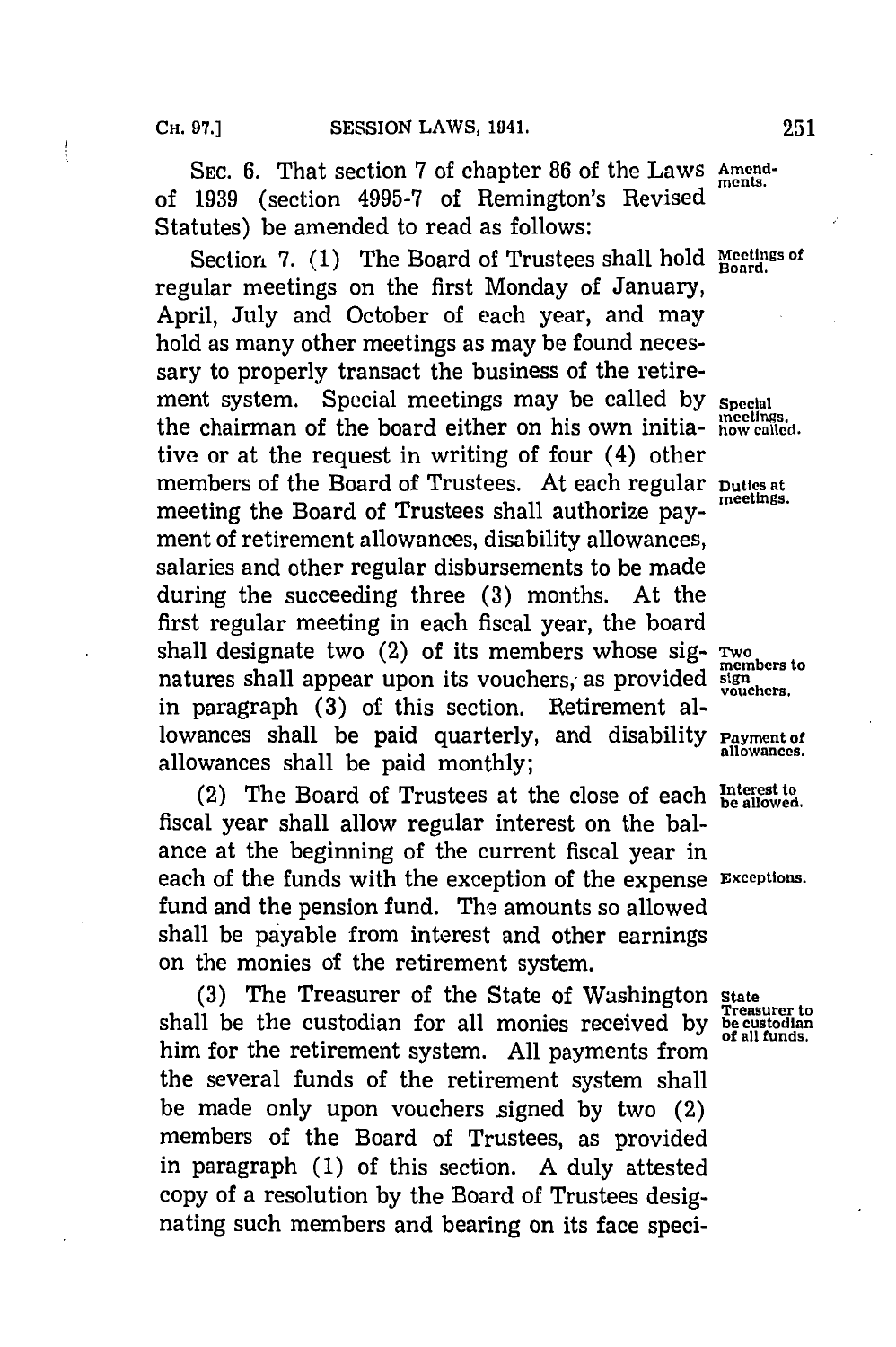**Voucher to** men signatures of such members shall be filed with **authorize** the State Auditor as his authority for issuing warrants upon such vouchers. No voucher shall be drawn unless it has previously been authorized **by** resolutions of the Board of Trustees;

No trustee (5) Except as otherwise herein provided, no<br>or employee trustee and no employee of the Board of Trustees shall have  $\frac{\text{shall have}}{\text{interest in}}$  trustee and no employee of the Board of Trustees puncture and the pain or profits and the stands. **ofn"** shall have any direct interest in the gain or profits of any investment made **by** the Board of Trustees. No trustee or employee of the board shall, directly or indirectly for himself or as an agent in any manner use any of the assets of the retirement system, except to make such current and necessary payments as are authorized **by** the Board of Trustees; nor shall any trustee or employee of the Board of Trustees become an endorser or surety, or in any manner an obligor for monies loaned or borrowed from the Board of Trustees;

Board to (6) When this law becomes operative the Board transfer **transferred existing** of Trustees shall transfer the assets of each of the local funds and the assets of the former state fund to the annuity fund of the retirement system. The **Appraisal.** Boards of Trustees shall appraise the assets of each fund and determine the proportion of the contributions of each member of each of the local funds and the former state fund that is on hand **Credit to** in the respective funds, and shall credit to each member of each of such local funds and the former state fund his pro rata share of the assets of the fund of which he was formerly a member to his individual account in the annuity fund: *Provided,* Member **19.1 That any member of the former state fund or a** local fund who shall withdraw from the retirement system as provided in section 4 shall be entitled to receive in cash his pro rata share of the assets of the fund of which he was a member;

**Use of pen-** *(7)i* The Board of Trustees shall use the assets **sion fund.** of the pension fund as follows:

**member**

may with-<br>draw exist-<br>ing credits.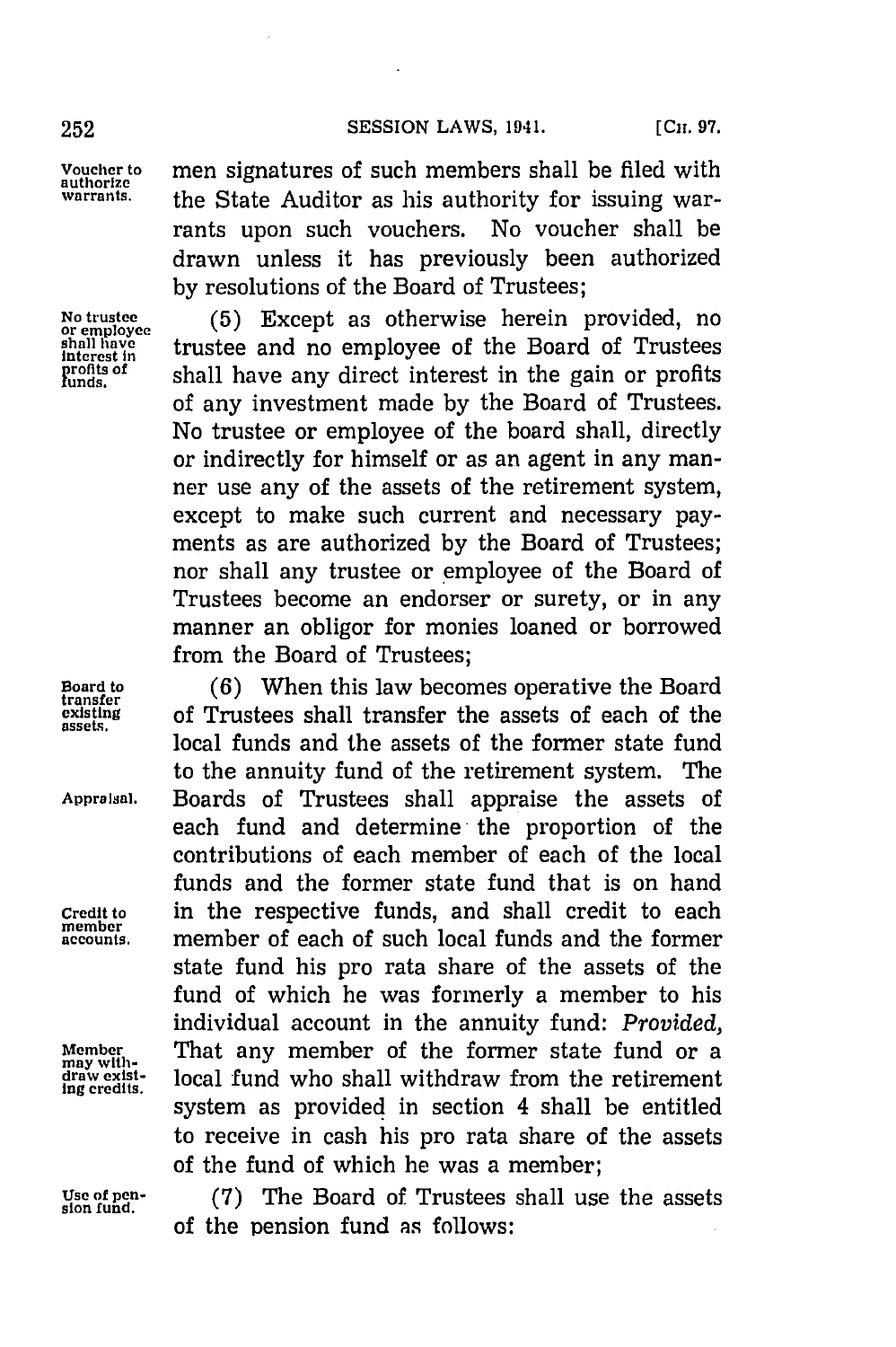To pay allowances, both on account of retire- **To pay** merit and disability, to retirement and disability annuitants of the local funds and the former state fund on the date this law becomes operative, as provided in sections 4995 to **5020-29,** Remington's Revised Statutes, inclusive, to pay allowances as provided in paragraph (a) of subsection **(1)** of section 8; to pay pensions to retirement annuitants **Pensions**. who retire under the provisions of the retirement system; to pay the difference, if any there be, between forty dollars (\$40) per month and the sum of the pension paid **by** the retirement system to retirement annuitants, and the annuity earned **by** the retired member;

**(8)** The Board of Trustees shall use the assets Annuities. of the annuity fund to pay annuities to the retirement annuitants who retire under the provisions of this act, and to pay withdrawals as provided in **Withdrawals.** this act;

**(9)** Trhe Board of Trustees shall use the assets **Disability.** of the disability reserve fund to pay disability allowances under the provisions of this act;

**(10)** At the close of each fiscal year the Board **Expenses.** of Trustees shall estimate the expenses of the retirement system for the ensuing year and allocate said expenses to the annuity fund, disability reserve fund, and the pension fund on the basis of the cost of operating and transacting the business of those funds for that year, and shall deduct from said funds sufficient amounts to defray such expenses, and shall deposit the same in the expense fund: *Provided,* That the deductions from the annuity fund shall be made pro rata from the annuity contributions of the members of the retirement system during the year just closed;

**(11)** The Board of Trustees shall be the trustees **Board to be** of the several funds created by this act as provided funds. in section **6,** and shall authorize the State Finance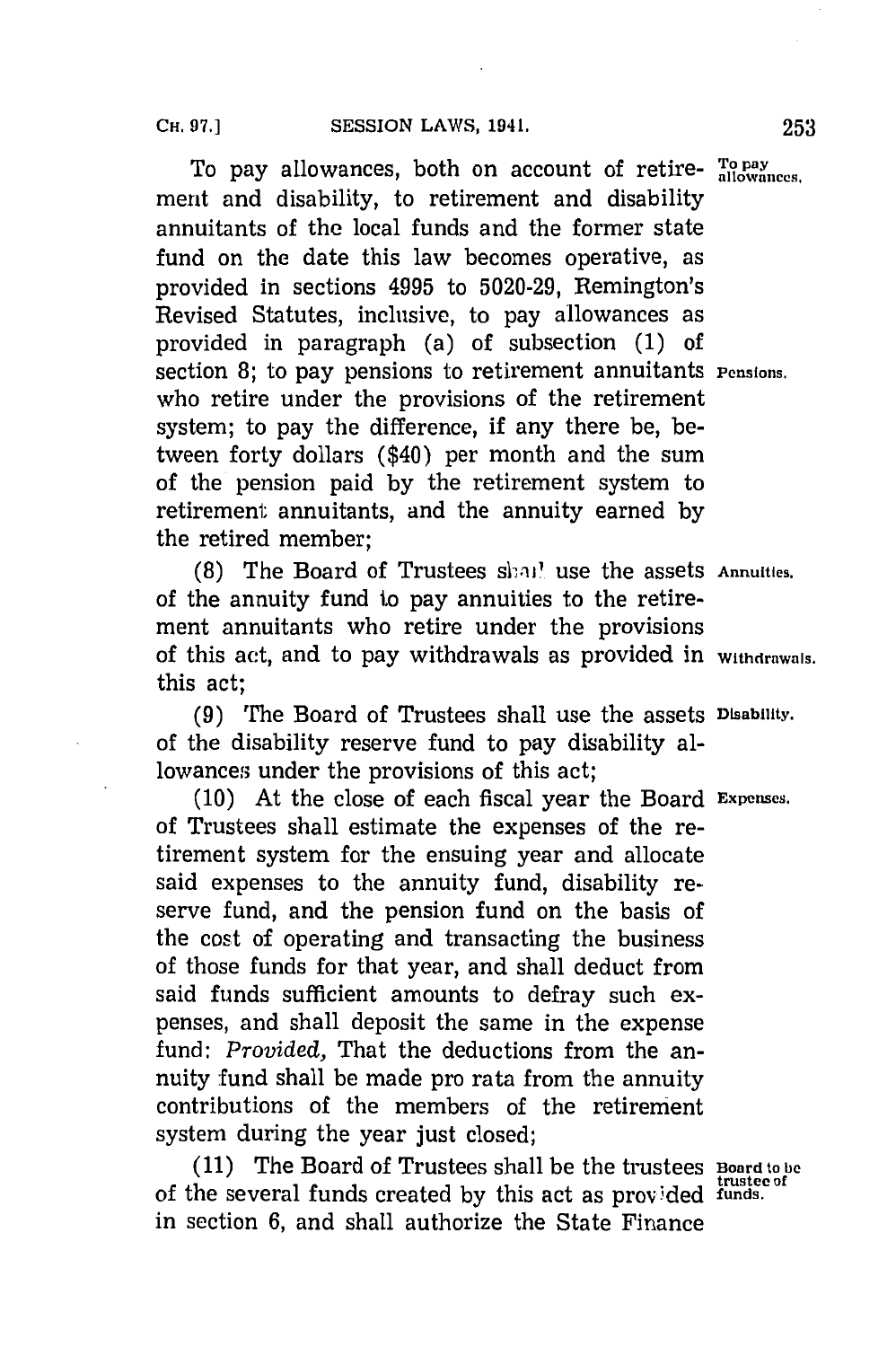### 254 **SESSION LAWS, 1941.** [Сн. 97.

To invest **Committee to invest and reinvest such funds**, subject to all the terms, conditions, limitations and restrictions imposed **by** the law of the State of **Restrictions.** Washington for the investment of permanent school funds; and subject to said terms, conditions, limitations and restrictions, said State Finance Committee shall have full power to hold, purchase, sell, assign, transfer and dispose of any of the securities and investments in which any of the funds created herein shall have been invested, as well as the proceeds of said investments and any monies belonging to said funds: *Provided, however,* That the State Finance Committee shall have power to invest such funds in school warrants.

**Amend- SEC. 7.** That section **8** of chapter **86** of the Laws ments. of **1939** (section **4995-8** of Remington's Revised Statutes) be amended to read as follows:

Minimum Section 8. (1) With the provision that no memfo **enefts.'** ber of the retirement system can retire and receive a retirement allowance until he shall have been a member of the former state or a local fund, or of the retirement system, or both together, for a period of at least five **(5)** years, and with the further provision that separation from service subsequent to the filing of the application shall not render the application invalid;

**Retirement** (a) Any member having attained age sixty age and  $\frac{1}{20}$  age and  $\frac{1}{20}$  age and  $\frac{1}{20}$  age and  $\frac{1}{20}$  age and  $\frac{1}{20}$  age and  $\frac{1}{20}$  age and  $\frac{1}{20}$  age and  $\frac{1}{20}$  age and  $\frac{1}{20$ (60) years and having completed thirty (30) years of creditable service may retire upon written application to the Board of Trustees setting forth at which time he desires to be retired. Upon retirement such member shall receive a service retire-**Annuity and** ment allowance consisting of: An annuity which **pension,** shall be the actuarial equivalent of his accumulated contribution at the time of retirement; and a pension of twenty dollars (\$20.00) per month to be paid from the pension fund as hereinbefore provided: *Provided,* That if the annuity earned **by** the mem.-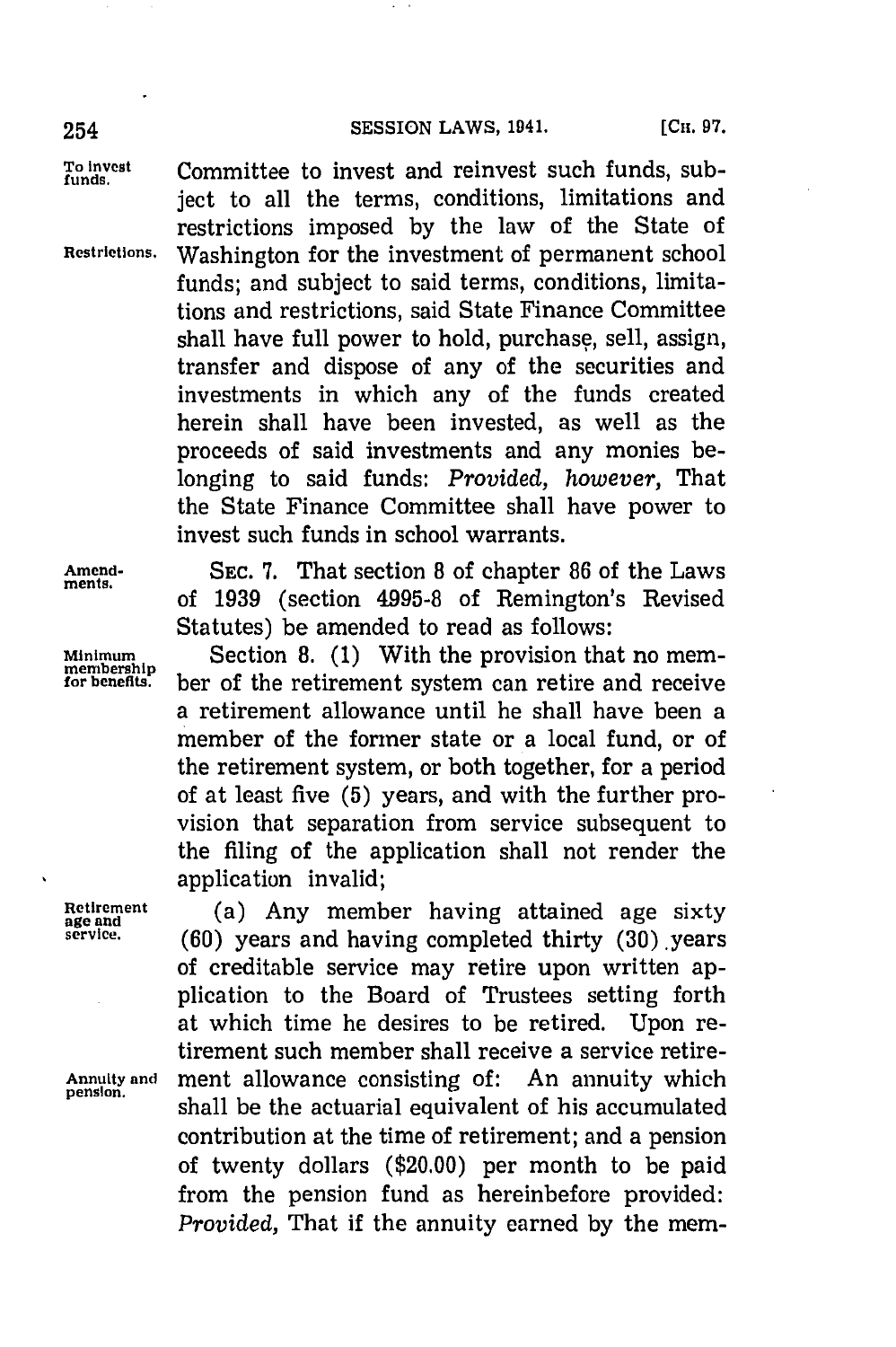ber's contributions together with the pension hereinbefore mentioned, does not amount to forty dollars **Minimum**<br>inherities. (\$40.00) per month, then funds shall be taken from the pension fund in amounts sufficient to make such payments forty dollars (\$40.00) per month: *Provided, further,* That any member who shall accept **Proviso.** the reduced rate of deduction mentioned in section **6,** paragraph **(3),** subdivision **(b),** shall receive the actuarial equivalent of the full amount provided in the foregoing proviso;

**(b)** Any Class B or Class **C** member having **Rei<sup>t</sup> iremnen<sup>t</sup>** thirty (30) years of service credits shall be entitled for Class B<br>to retire and unon potter cast and L to retire and, upon retirement, shall receive a retirement allowance consisting of: An annuity which shall be the actuarial equivalent of his accumulated contributions at his age of retirement and a pension consisting of as many thirtieths, (not to exceed thirty-thirtieths) of forty dollars (\$40.00) per month **Maximum.** as he has years of prior service credits: *Provided,* That such member shall first pay into the pension contribufund an amount which, together with his former contributions in the state fund or a local fund, or in the pension fund, shall equal as many thirtieths (not to exceed thirty-thirtieths) of seven hundred and twenty dollars **(\$720.00)** as he has years of prior service credits;

(c) Any member who has attained age sixty Members **(60)** years may retire on a retirement allowance **at age Go.** consisting of an annuity which shall be the actuarial equivalent of his accumulated contributions at retirement and a pension consisting of as many thir-**Retirement** tieths (not to exceed thirty-thirtieths) of twenty dollars (\$20.00) per month as he has years of credited service;

(d) Any member who completes all other re- Members quirements for retirement on a retirement allowance **before 60** by but who has not attained age sixty (60) years, may requireretire on a retirement allowance which is the ac-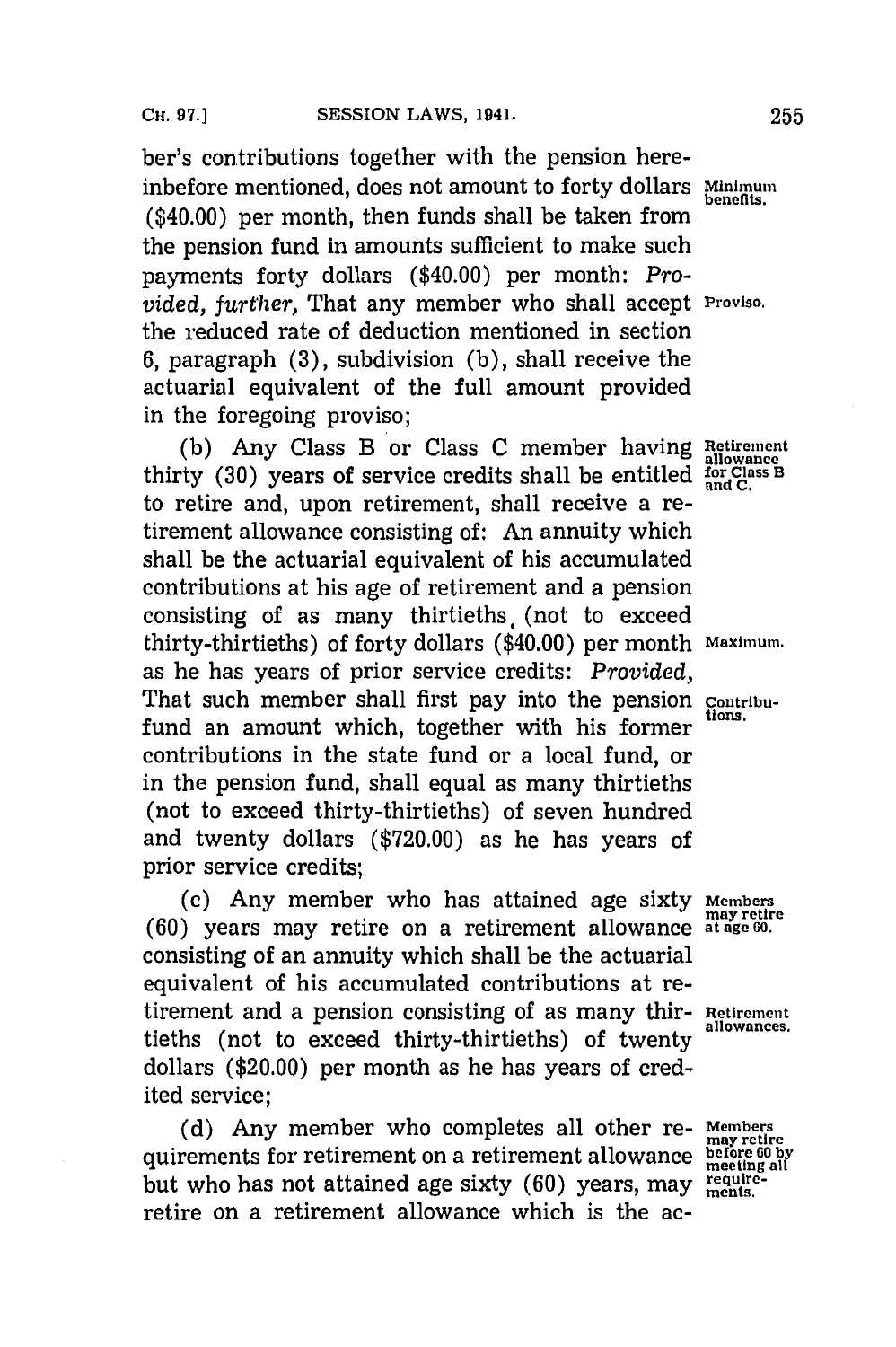tuarial equivalent at his age of a retirement allowance at age sixty **(60)** years;

**Upon death,** (2) Upon receipt of proper proofs of death of any member before retirement his accumulated contributions in the annuity fund shall be paid to his estate or to such person as he shall have nominated **by** written designation duly executed and filed with the Board of Trustees;

**Member may (3)** Should a member cease to be a teacher **annuity ac-** or non-certificated employee except **by** death or **cumulation.** retirement under the provisions of this act, he shall be paid upon request filed on a form provided **by** the Board of Trustees, the amount of the accumulated contributions standing to the credit of his individual account in the annuity fund;

(4) With the provision that no optional selection shall be effective in case a beneficiary dies before he has received his first retirement allowance installment and that such beneficiary shall be considered as an active member at the time of death; **Member may any member prior to the time the first payment elect method** of any benefit becomes normally due, may elect henofits. to receive his benefit in the form of a retirement allowance payable throughout life, or he may elect to receive the actuarial equivalent at the time of retirement of his retirement allowance in a reduced retirement allowance payable throughout life with the provision that:

**Annuity to be provision that:**<br>be paid **our completed by Option 1.** If he dies before he has received Annuity to **case of death**. **in** annuity payments the present value of his ansies of death. **in** annuity payments the present value of his annuity as it was at the time of his retirement, the balance, upon application duly made and filed with the board, shall be paid to his estate or to such person as he shall have nominated **by** written designation duly acknowledged and filed with the Board of Trustees; or

> Option 2. Upon his death his reduced retirement annuity shall be continued throughout the

**tion to be**<br>paid estate.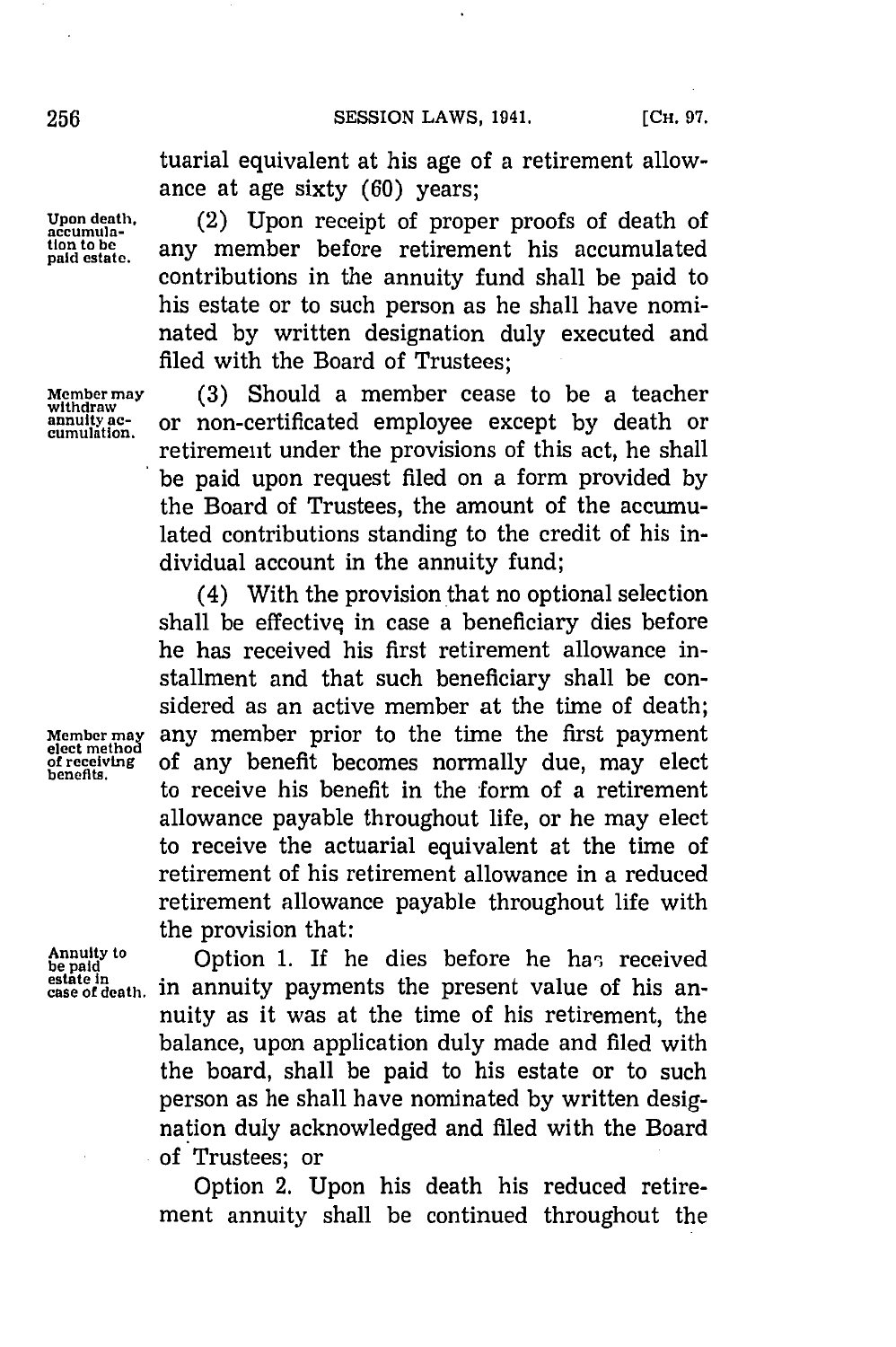life of and paid to such person as he shall have  $\frac{May \text{ be paid}}{toperson}$  nominated by unition deciration delse advanced. nominated by written designation duly acknowledged and filed with the Board of Trustees at the time of his retirement; or

Option 3. Upon his death one half of his reduced May designed the one-half of the part of the part of the **annuity** to  $\frac{1}{n}$  in the annual through the annual of the state of the state of the state of the state of the s retirement annuity shall be continued through the **annuity** to<br>life of and maid to such assess as he shall have nominated. life of and paid to such person as he shall have nominated **by** written designation duly acknowledged and filed with the Board of Trustees at the time of his retirement; or

Option 4. Some other benefit or benefits shall be other paid either to the member or to such person or persons as he shall have nominated: *Provided*. That such other benefit or benefits together with the reduced retirement annuity shall be certified **by** the actuary to be of equivalent actuarial value to his retirement allowance and approved **by** the Board of Trustees: *Provided, further,* That the Board of Trustees shall limit withdrawals of accumulated con- **Withdrawal** tributions to such sums as will not reduce the member's retirement allowance below forty dollars (\$40) per month;

**(5) All** retirement and disability allowances **Forme~r** being paid to former members of any local fund retired to or the former state fund who shall have been retired **same amount as before.** prior to the date the retirement system became operative shall be continued in the same amount, and shall be paid out of the pension fund: *Provided,* That the Board of Trustees may continue such **Disability** disability allowances only upon recommendation **upon medical** of the medical director, as provided in paragraph **(6)** of this section: *Provided, further,* That if the Board of Trustees shall determine at the beginning of any fiscal year that there will not be sufficient **Partial** funds to pay the aforesaid allowances as provided in **incase** of this payments and the sum of the sum of the sum of the sum of the sum of the sum of the sum of the sum of the sum of the sum of the sum of the sum of the sum this paragraph, such allowances shall be pro rated.

**(6)** Upon application of a member in service or of the employer any member may be retired **by**